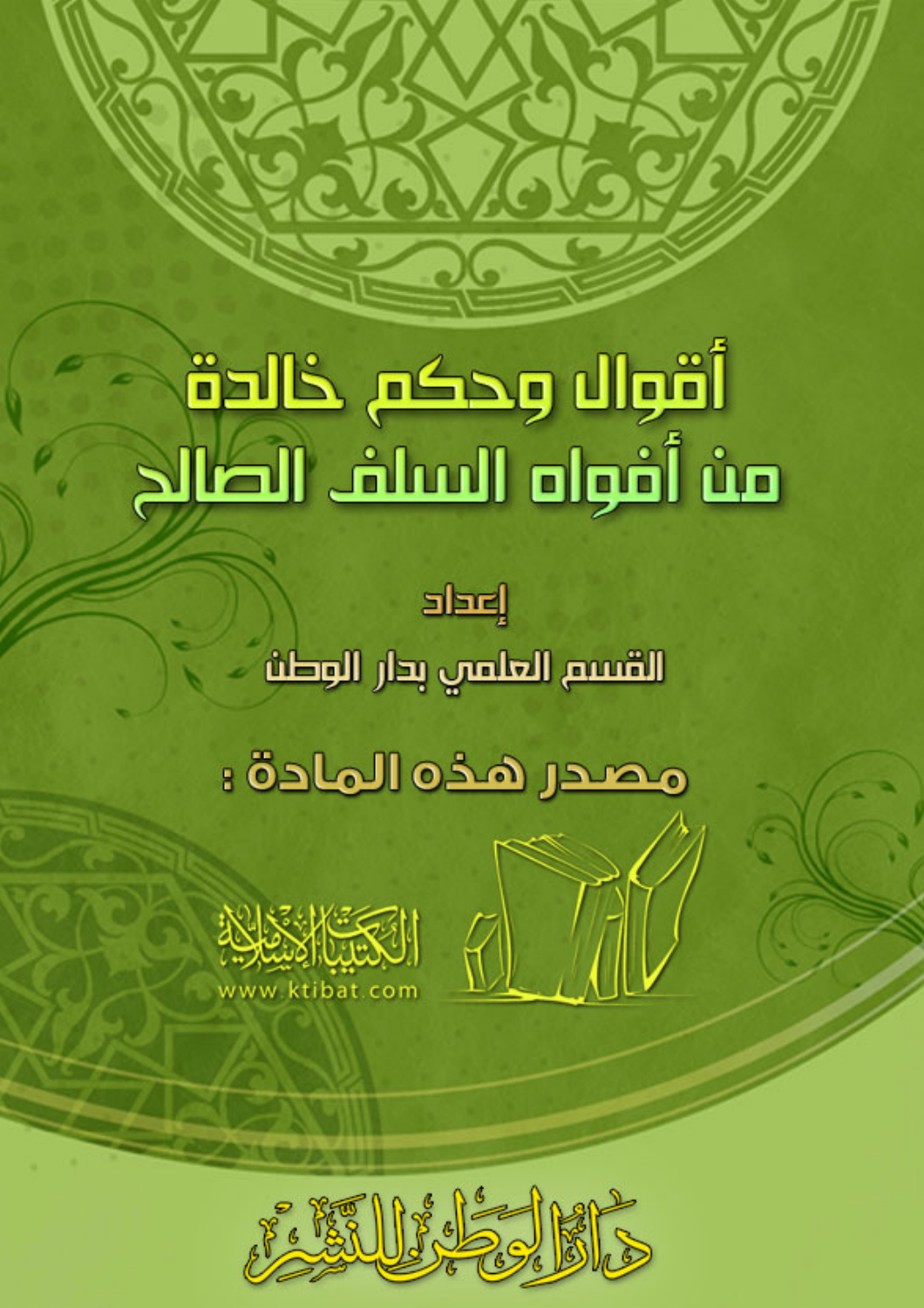بسم الله الرحمن الرحيم

الحمد لله وحده، والصلاة والسلام على من لا نبي بعده، سيدنا ونبينا محمد، وعلى آله وصحبه ومن تبعه بإحسان إلى يوم الدين. أما ىعد:

فإن الحكمة ضالة المؤمن يأحذها حيث وجدها، فكيف إذا صدرت هذه الحكمة من أفواه تربت في مدرسة الكتاب والسنة وهُلت من معينها، لا شك أن ذلك يضفي عليها صبغة حاصة، تِحعلها نموذجًا راقيًا، مثلاً عليا في تاريخ هذه الأمة، يقتدي ها المسلم المعاصر ويستنير بما في حياته، في وقت هو أحوج ما يكون لهذه المثل والقيم، وإن كتب التراجم وسير السلف الصالح مليئة بتلك المواقف والحكم والأقوال التي خلدها التاريخ وسجلتها المكتبة الإسلامية، ونقلتها لنا بكل أمانة ودقة تلك الأقلام الرفيعة السامية لعلماء هذه الأمة، تلك الأقلام النقية، التي تكتب ما يبني ويُعمِّر، لا ما يهدم ويخرِّب، كما هو مشاهد في عصرنا هذا من كثير من الكتاب المهزومين المنخدعين بحضارة الغرب وهرجته.

ومن بين تلك الكتب انتقينا للقارئ الكريم جملة من الأقوال والحكم لجماعة من علماء هذه الأمة وعظمائها وما أكثرهم – لنشر فضائلهم وذكر مآثرهم، وتركنا للقارئ وحده استخلاص العبر والدروس في هذه الأقوال والحكم؛ ليستعين بما في استقامته على هذا الدين، ويقيم ها قلبه وعقله معًا على أسس رصينة.

وصلى الله على نبينا محمد وعلى آله وصحبه وسلم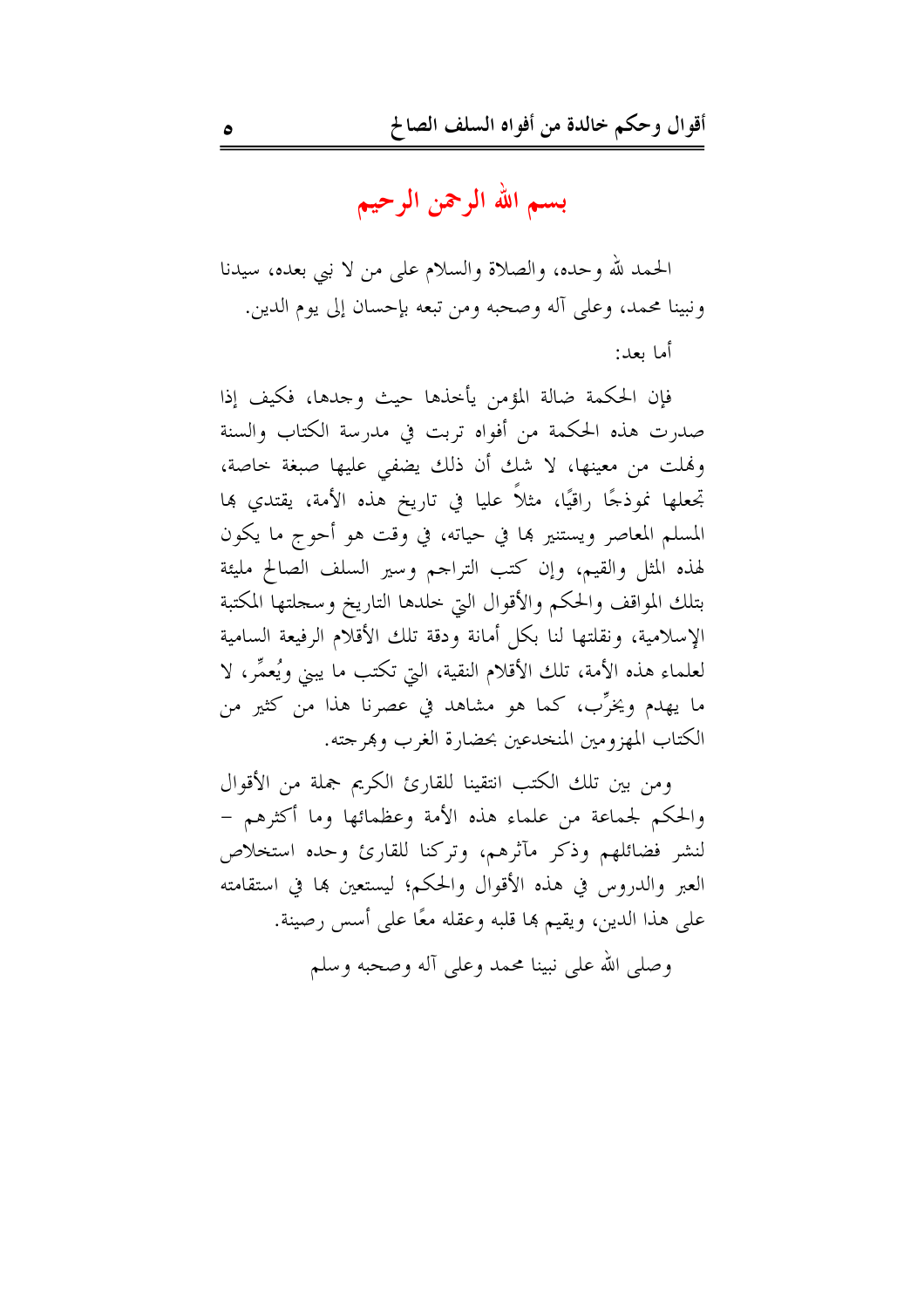الجماعة ما وافق طاعة الله عز وجل

جاء في كتاب (إغاثة اللهفان من مصايد الشيطان) لابن قيم الجوزية (٦٩/١–٧٠) ما نصه:

«لأن الحق هو الذي مات عليه الجماعة الأولى من عهد النبي ﷺ وأصحابه ولا نظر إلى كثرة أهل البدع بعدهم».

قال عمرو بن ميمون الأودي: صحبت معاذًا باليمن فما فارقته حتى واريته التراب بالشام، ثم صحبت بعده أفقه الناس عبد الله بن مسعود رضي الله عنه، فسمعته يقول: عليكم بالجماعة، فإن يد الله على الجماعة.

ثم سمعته يومًا من الأيام وهو يقول: سَيلي عليكم ولاة يؤخرون الصلاة عن مواقيتها، فصلوا الصلاة لميقالها، فهي الفريضة، وصلوا معهم فإنها لكم نافلة.

قال: قلت: يا أصحاب محمد، ما أدرى ما تحدثونا؟

قال: وما ذاك؟

قلت: تأمرني بالجماعة وتحضيي عليها، ثم تقول: صل الصلاة وحدك، وهي الفريضة، وصل مع الجماعة، وهي النافلة؟

قال: يا عمرو بن ميمون، قد كنت أظنك أفقه أهل هذه القرية، تدرى ما الجماعة؟

قلت: لا. قال: إن جمهور الجماعة الذين فارقوا الجماعة،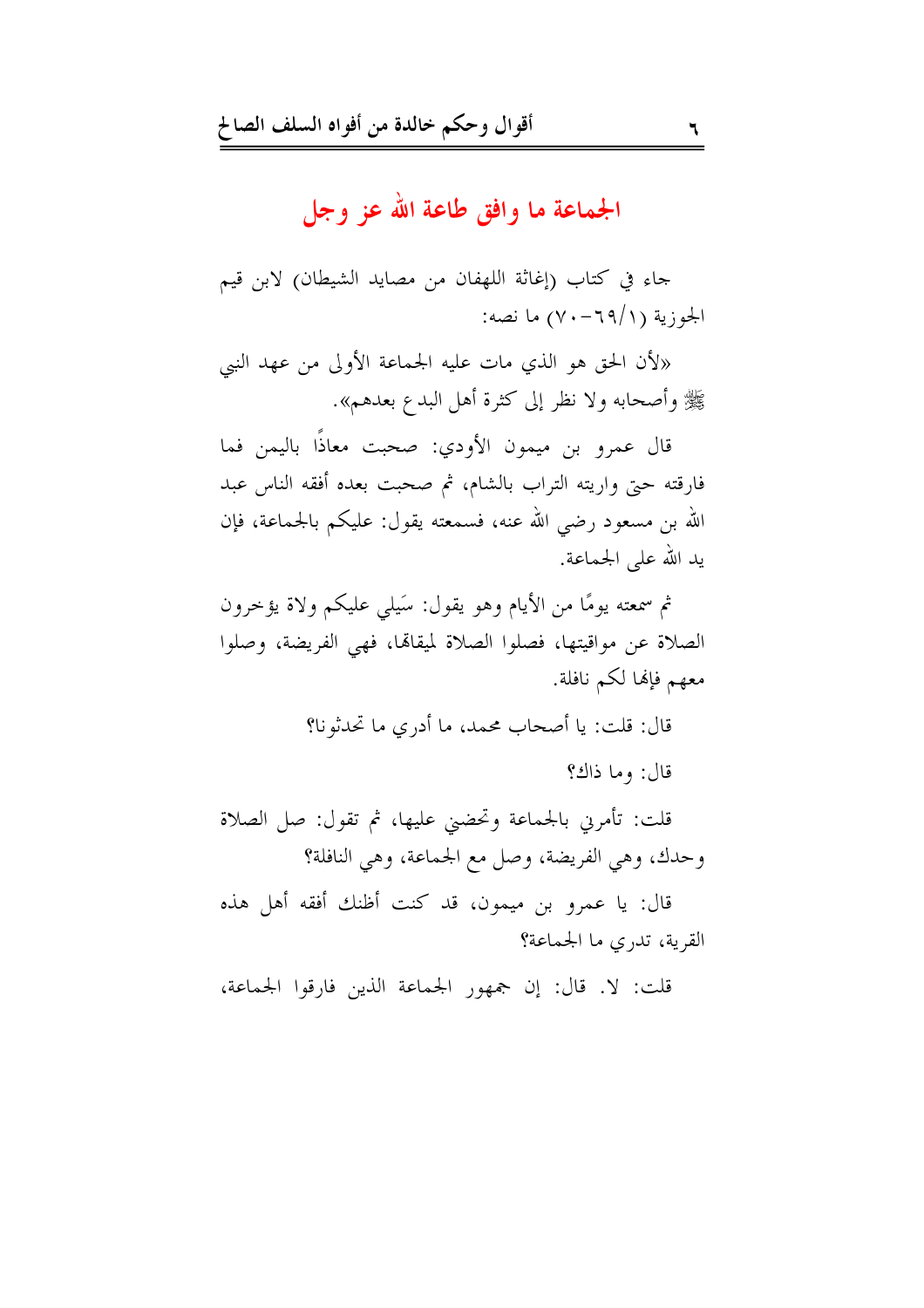الجماعة ما وافق الحق وإن كنت وحدك».

وفي طريق أحرى: فضرب على فخذي، وقال: ويحك، إن جمهور الناس فارقوا الجماعة، وإن الجماعة ما وافق طاعة الله عز و جل.

قال نعيم بن حماد: «يعني إذا فسدت الجماعة فعليك بما كانت عليه الجماعة قبل أن تفسد، وإن كنت وحدك، فإنك أنت الجماعة، حينئذ، ذكره البيهقي وغيره».

#### سلطان جائر سبعين سنة خير من

أمة سائبة ساعة من هٔار

جاء في "ترتيب المدارك" للقاضي عياض (٤٩٣/٢) في ترجمة الإمام الفقهي قرعوس بن العباس بن قرعوس بن حميد الثقفي أبو الفضل القرطبي الأندلسي – المتوفى سنة ٢٢٠هـــ - ما نصه:

«كان ممن اتُهم بالهيج والقيام بالرَّبض — أي الخروج — على السلطان، فسيق فيمن سيق مُلببًا، ووقف به تحت النطع — أي قدم لتضرب عنقه –، وكلمه على لسان الأمير، وقال له:

مثلك من أهل الديانة والأمانة في العلم، يتابع السفلة. فلو نفذ لهم أمرًا كم كان يهتك من الستور ويستحل من الفروج، إلى أن يقوم إمام يريح الناس. فقال: معاذ الله أن أفعل وأن أقع في مثل هذا، بيدٍ أو لسانٍ، فقد سمعت مالكًا والثوري يقولان: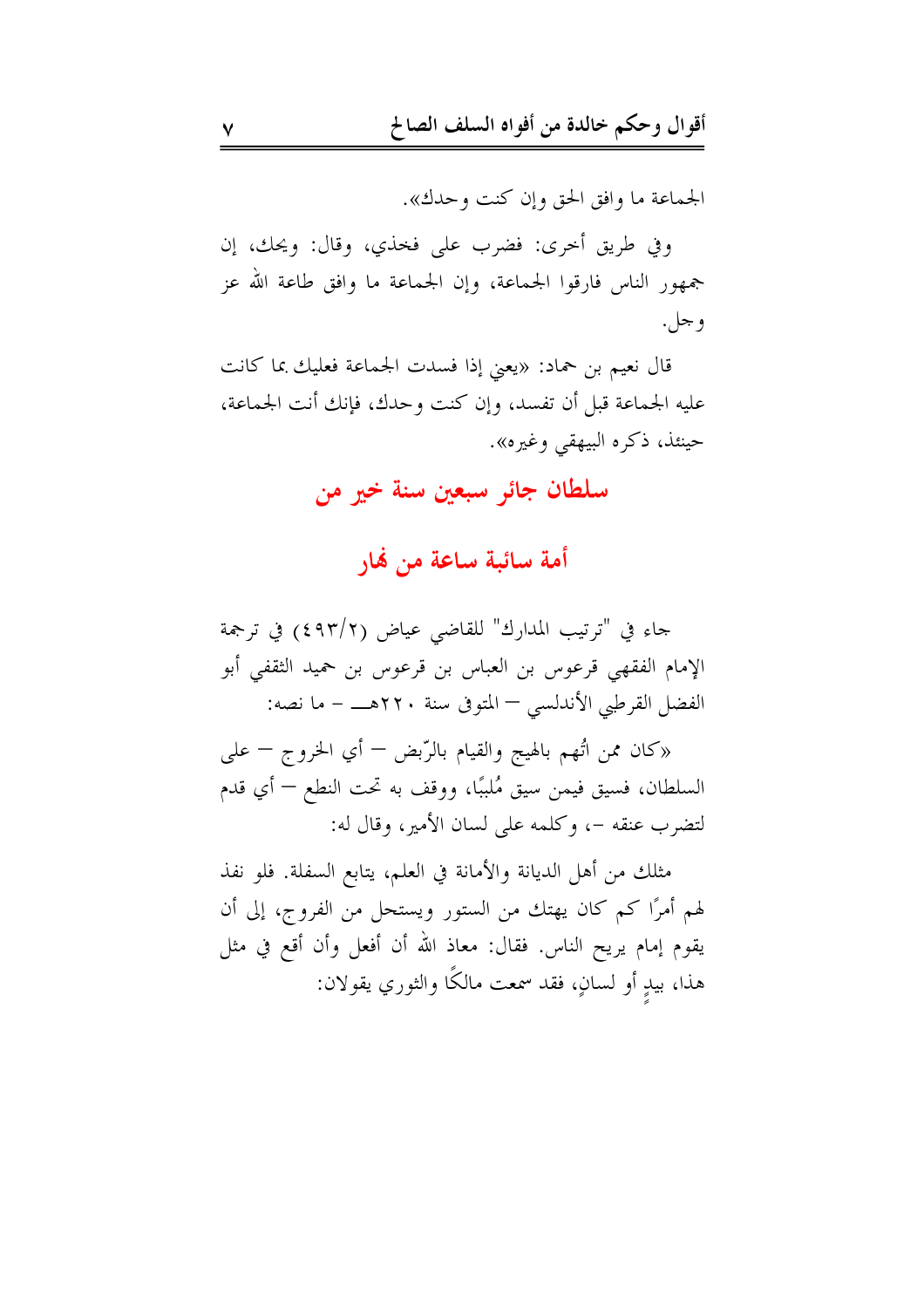سلطان جائر سبعين سنة خير من أمة سائبة ساعة من نمار. فقال له الحكم: أنت سمعت هذا منهما؟ قال: لقد سمعته منهما، فخلي سبيله».

#### الرعية لا يصلحها إلا العدل

حاء في "البداية والنهاية" لابن كثير (١٢٦/١٠) في ترجمة الخليفة العباسي عبد الله بن محمد بن على أبي جعفر المنصور رحمه الله أنه قال لابنه المهدى: «إن الخليفة لا يصلحه إلا التقوى، والسلطان لا يصلحه إلا الطاعة، والرعية لا يصلحها إلا العدل، وأولى الناس بالعفو أقدرهم على العقوبة، وأنقص الناس عقلاً من ظلم من هو دونه. يا بني استدم النعمة بالشكر، والقدرة بالعفو، والطاعة بالتأليف، والنصر بالتواضع والرحمة للناس، ولا تنس نصيبك من الدنيا، ونصيبك من رحمه الله».

#### غضب الأمير أهون من غضب الله

جاء في "العقد الفريد" لابن عبد ربه (٢٥/٤) ما نصه: «دخل جامع المحاربي على الحجاج — وكان جامع شيخًا صالحًا خطيبًا لبيبًا حريئًا، وهو الذي قال للحجاج حين بني مدينة واسط: بنيتها في غير بلدك. وتورثها غير ولدك. فجعل الحجاج يشكو له سوء طاعة أهل العراق وقبح مذهبهم، فقال حامع: أما إلهم لو أحبوك لأطاعوك، على أفمم ما شنئوك لنسبك ولا لبلدك، ولا لذات نفسك، فدع عنك ما يبعدهم منك إلى ما يقرهم إليك، والتمس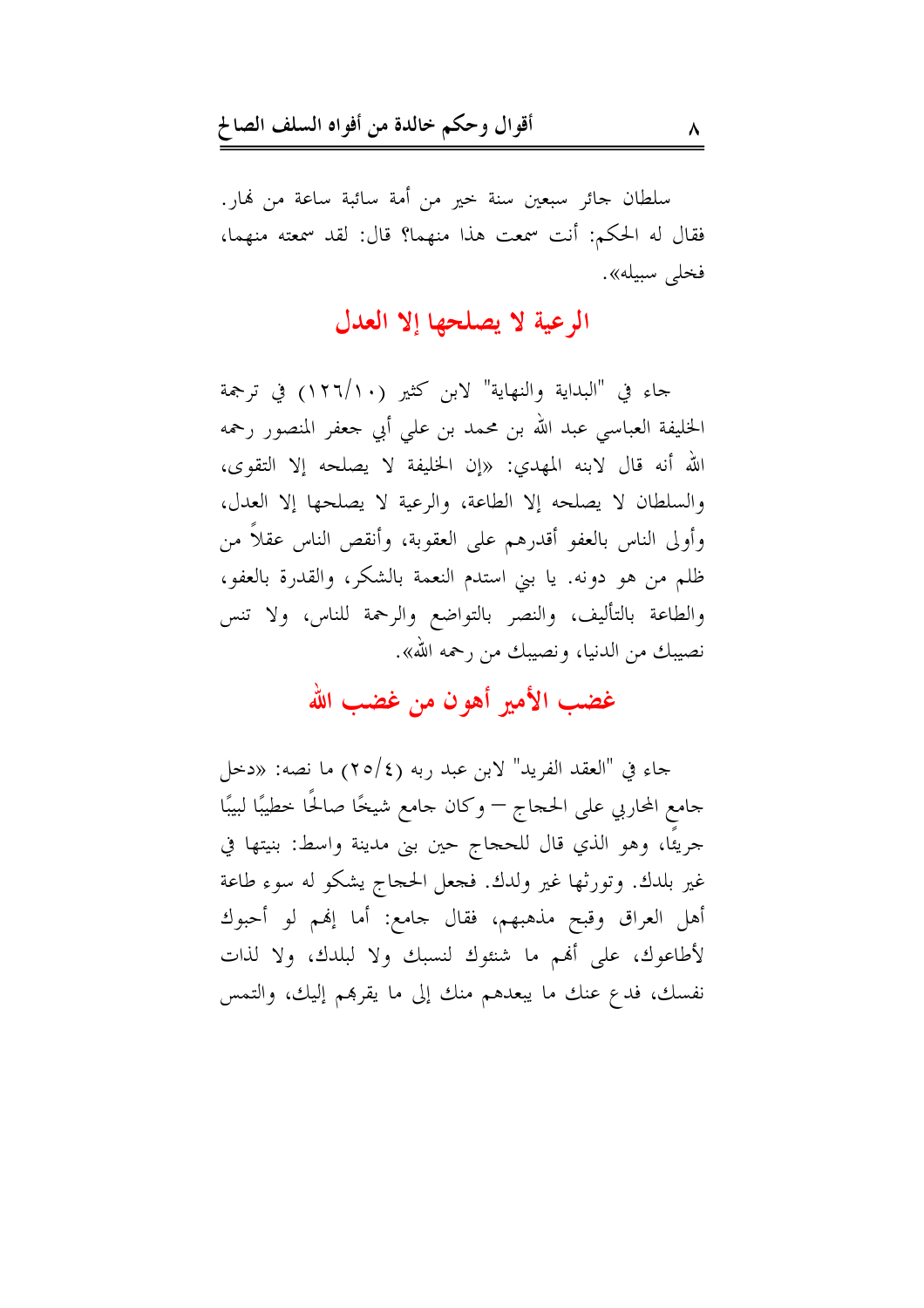العافية ممن دونك تعطها ممن فوقك، وليكن إيقاعك بعد وعيدك، ووعيدك بعد وعدك.

فقال الحجاج: ما أرى أن أردَّ بني اللكيعة إلى طاعتي إلا بالسبف.

قال الحجاج: والله لقد هممت أن أخلع لسانك فأضرب به و جهك.

قال جامع: إن صدقناك أغضبناك، وإن غششناك أغضبنا الله، وغضب الأمير أهون علينا من غضب الله. قال الحجاج: أجل، وسكت».

ملك لا يساوي شربة ماء

جاء في "شذرات الذهب في أحبار من ذهب" لابن العماد الحنبلي (٣٣٦/١) في ترجمة الحليفة هارون الرشيد رحمه الله تعالى ما نصه: «دحل ابن السماك على الرشيد، فاستسقى الرشيد ماءً،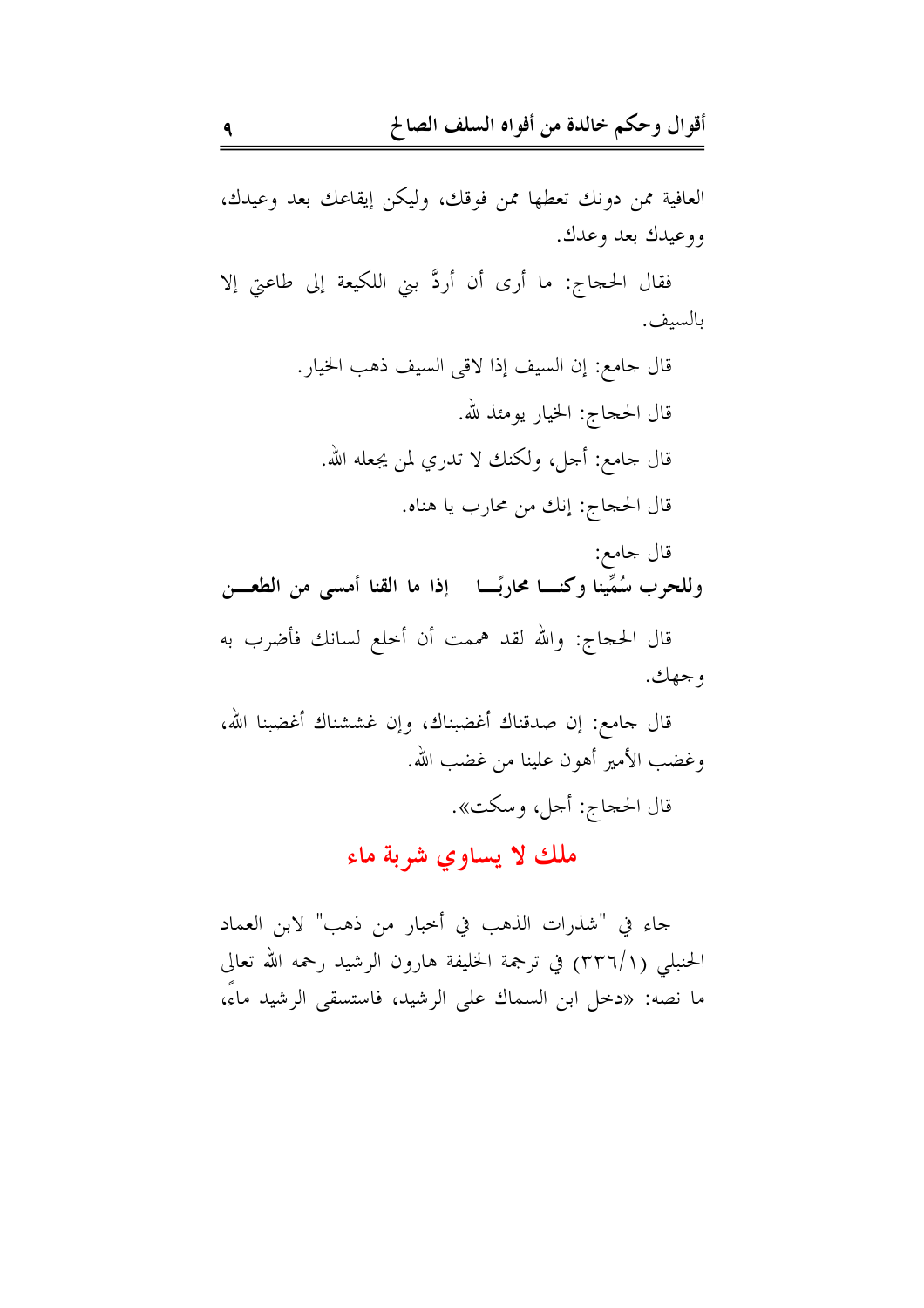فقال له ابن السماك: بالله يا أمير المؤمنين لو منعت هذه الشربة بكم تشتريها؟ قال: بملكي. قال: لو منعت حروجها، بكم كنت تشتريه؟ قال: بملكي. فقال: إن ملكًا قيمته شربة ماء لجدير ألا ينافس عليه».

#### اسكت إنما أهلك فرعون هامان

حاء في "سراج الملوك" (ص٥١) و"الورع" للإمام أحمد (ص١٦٢) و"مقدمة الجرح والتعديل" (ص١٤) في ترجمة الإمام القدوة العابد الفقيه سفيان بن سعيد بن مسروق الثوري الكوفي , حمه الله تعالى ما نصه:

قال سفيان الثو, ي:

لما حج أبو جعفر المنصور قال: لا بد لي من سفيان. فوضعوا لى الرصد حول البيت فأخذوني بالليل، فلما مُثلت بين يديه أدناني ثم قال: لأي شيء لا تأتينا فنستشيرك في أمرنا، فما أمرتنا من شيء صرنا إليه، وما لهيتنا عن شيء انتهينا عنه.

> فقلت له: كم أنفقت في سفرك هذا؟ قال: لا أدري، لي أمناء ووكلاء.

قلت: فما عذرك غدًا، إذا وقفت بين يدي الله تعالى فسألك عن ذلك؟ لكن عمر بن الخطاب رضي الله عنه لما حج قال لغلامه: كم أنفقت في سفرنا هذا؟ قال: يا أمير المؤمنين، ثمانية عشر دينارًا. فقال: ويحكم أجحفنا ببيت مال المسلمين، وقد علمت ما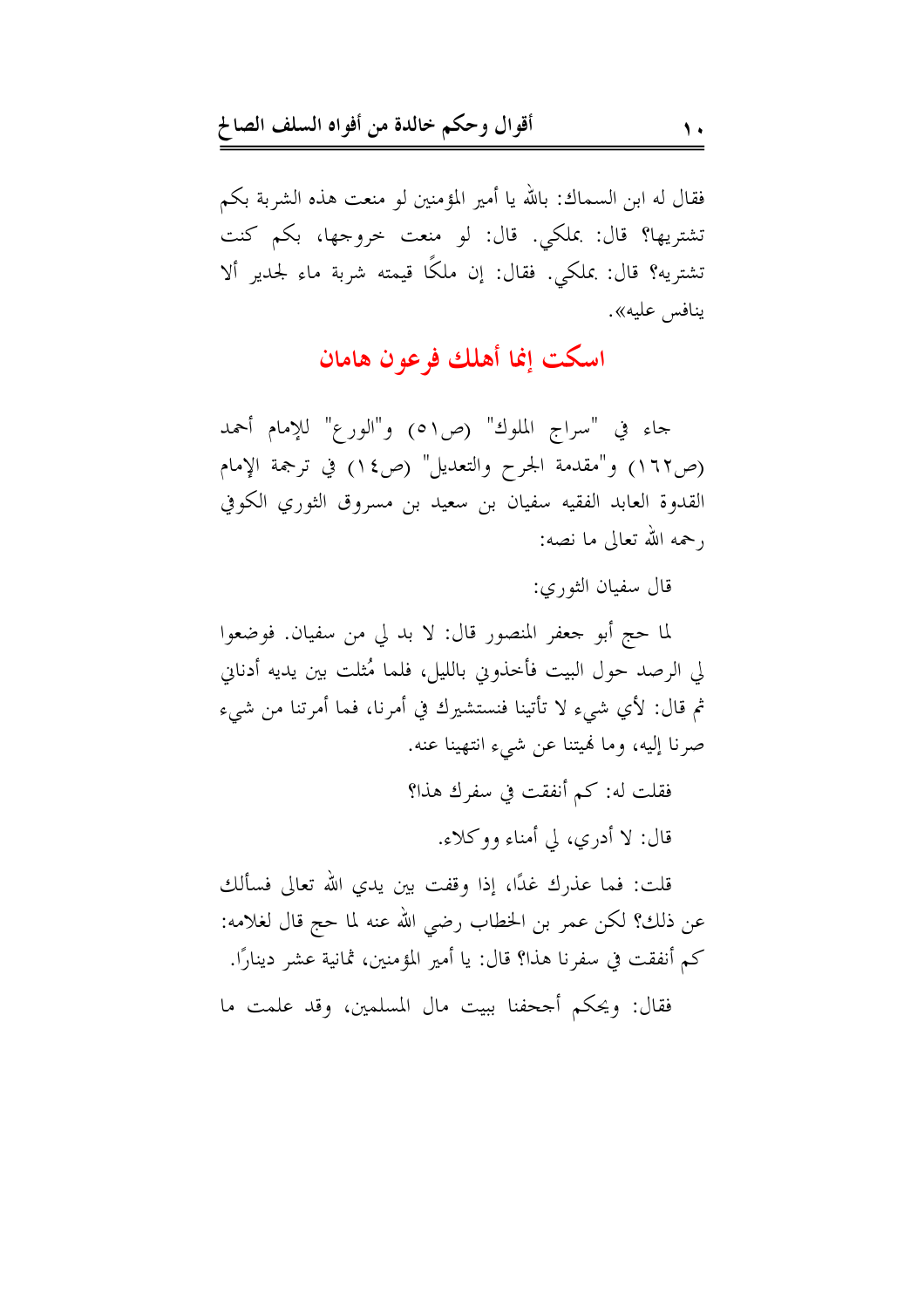حدثنا به منصور بن عمار وأنت حاضر ذلك، وأول كاتب كتبه في المجلس، عن إبراهيم عن الأسود عن علقمة عن ابن مسعود أن رسول الله ﷺ قال: «رب متخوض في مال الله، ومال رسول الله فيما شاءت نفسه له النار غدًا».

فيقول أبو عبيد الكاتب أحد متزلفي الحاشية: أمير المؤمنين يُستقبل بمثل هذا؟ فيجيبه سفيان: «اسكت إنما أهلك فرعون هامان، وهامان فرعون».

#### بعْ دنياك بآخرتك تربحهما جميعًا

جاء في "تمذيب الكمال" (١١٦/٦)، و" حلية الأولياء" لأبي نعيم (١٤٣/٢) في ترجمة الإمام القدوة سيد التابعين وأحد الزهاد المعروفين الحسن بن أبي الحسن أبي سعيد البصري — رحمه الله — ما نصه:

«حدثنا عبد المؤمن بن عبيد الله، عن الحسن قال: يا ابن آدم، عَمَلَكَ، عَمَلَكَ، فإنما هو لحمك ودمك، فانظر على أي حال تلقى عملك، إن لأهل التقوى علامات يعرفون بها: صدق الحديث، والوفاء بالعهد، وصلة الرحم، ورحمة الضعفاء، وقلة الفخر والخيلاء، وبذل المعروف، وقلة المباهاة للناس، وحسن الخلق، وسعة الخلق فبما يقرب إلى الله.

يا ابن آدم، إنك ناظر إلى عملك يوزن حيره وشره، فلا تحقرن من الخير شيئًا وإن هو صغر، فإنك إذا رأيته سرك مكانه، ولا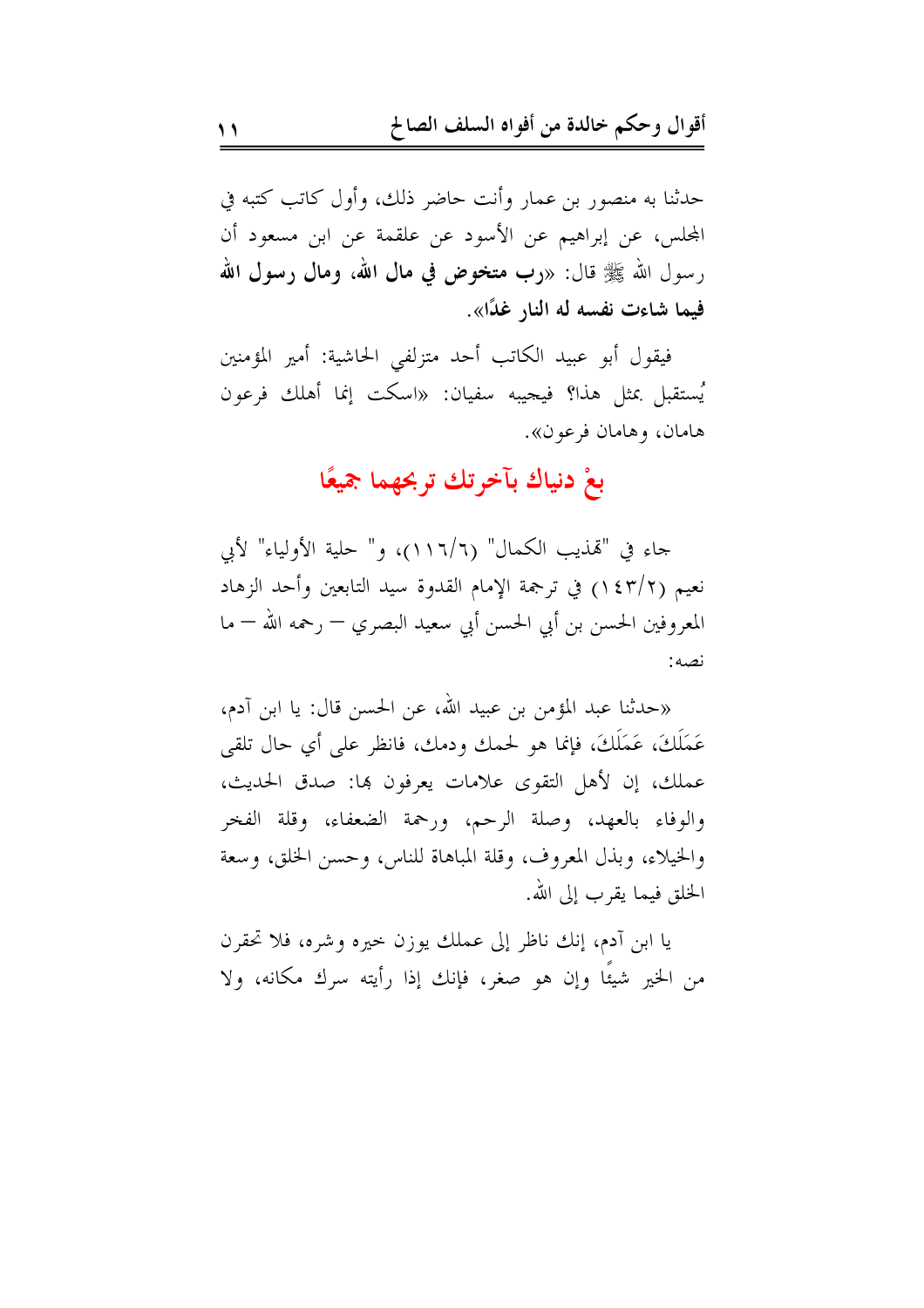تحقرن من الشر شيئًا، فإنك إذا رأيته ساءك مكانه، فرحم الله رجلاً كسب طيبًا، وأنفق قصدًا، وقدم فضلاً ليوم فقره وفاقته، هيهات، هَيهات، ذهبت الدنيا بحالتي مآلها، وبقيت الأعمال قلائد في أعناقكم، أنتم تسوقون الناس، والساعة تسوقكم، وقد أسرع بخياركم، فماذا تنتظرون؟ المعاينة فكأن قد، إنه لا كتاب بعد كتابكم، ولا نبي بعد نبيكم.

یا این آدم، بع دنیاك بآخرتك تربحهما جمیعًا، ولا تبیعن آخر تك بدنباك فتخسر هما جميعًا».

#### الغادر مخذول والناكث مغلول

جاءِ في «قصص العرب»: (٨٠/٣) عن عمرو بن حفص مولي الأمين أنه قال: دخلت على محمد الأمين في جوف الليل، وكنت من خاصته، أصل إليه حيث لا يصل إليه أحد من مواليه وحشمه، فوجدته والشمع بين يديه وهو يفكر، فسلمت عليه، فلم يرد علي، فعلمت أنه في تدبير بعض أموره، فلم أزل واقفًا حتى مضى أكثر الليل، ثم رفع رأسه إلىَّ فقال:

أحضر لي خزيمة بن خازم، فمضيت إليه فأحضرته، فلم يزل في مناظرته حتى انقضى الليل، فسمعت خزيمة وهو يقول:

أنشدك الله يا أمير المؤمنين، ألا تكون أول الخلفاء نكث عهده، ونقض ميثاقه، واستخف بيمينه، ورد رأي الخليفة قبله.

فقال: اسكت، لله أبوك، فعبد الله بن حازم كان أفضل منك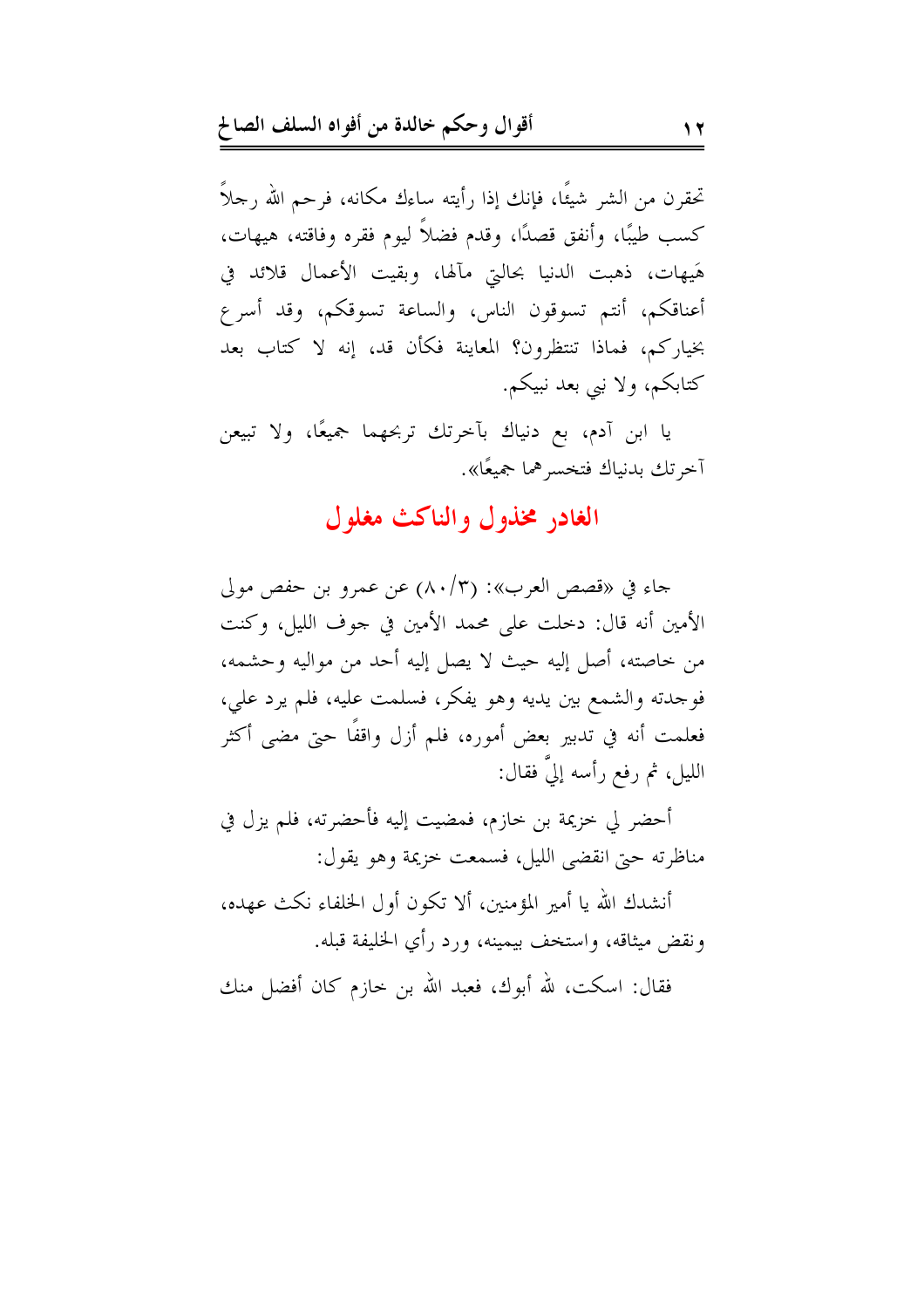رأيًا، وأكمل نظرًا حيث يجتمع فحلان في هجمة.

ثم جمع وجوه القواد، فكان يعرض عليهم واحدًا واحدًا ما اعتزمه، فيأبونه، وربما ساعده قوم، حتى بلغ إلى خزيمة بن خازم وشاوره في ذلك، فقال: يا أمير المؤمنين، لم ينصحك من كذبك، ولم يغشك من صدقك، لا تحرئ القواد على الخلع فيخلعوك، ولا تحملهم على نكث العهد فينكثوا عهدك وبيعتك، فإن الغادر مخذول، والناكث مغلول.

إخواني إن فقدوا وجهي فلا يفقدوا معروفي

جاء في "تمذيب الكمال" (٢٢/٢٢) في ترجمة التابعي الجليل عمرو بن سعيد بن العاص أبي أمية القرشي الأموي المدني المعروف بالأشدق رحمه الله تعالى ما نصه: «عن عبد الملك بن عمير، عن أبيه قال: لما حضر سعيد بن العاص الوفاة جمع بنيه، فقال: أيكم يكفل ديني؟ فسكتوا. قال: ما لكم لا تكلمون؟

فقال عمرو الأشدق وكان عظيم الشدقين: وكم دينك يا أبة؟ قال: ثلاثون ألف دينار . قال: فبم استدنتها يا أبة؟ قال: في كريم سددت فاقته، وفي لئيم فديت عرضي عنه. فقال عمرو: هي عليَّ يا أبة. فقال سعيد: مضت خَلَّةٌ وبقيت حلتان.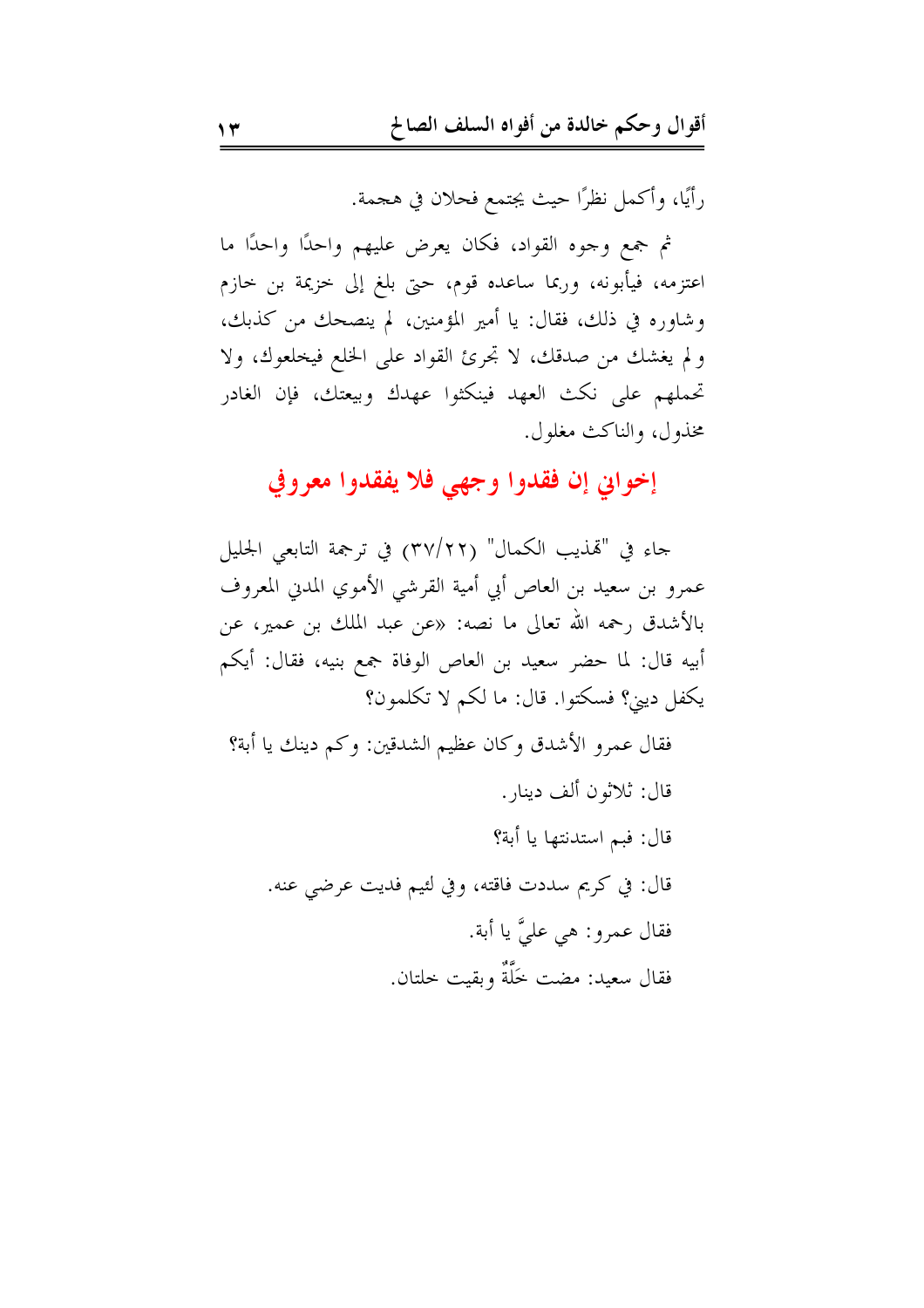ثم قال سعيد: ما شتمت رحلاً منذ كنت رحلاً، ولا كلفت من يرتجيني أن يسألني، لهو أمَنَّ على مني عليه إذا قضيتها له إذ قصدن الحاجة».

#### لا يعرف الفضل لأهل الفضل إلا ذوو الفضل

حاء في (تاريخ بغداد) للخطيب (١٥/١٤) و(الوفيات) لابن خلكان (٢٢٨/٢) في ترجمة الإمام الأديب النحوي إمام الكوفيين في النحو يجيى بن زياد الفراء الكوفي المتوفى سنة ٢٠٧هـــ – رحمه الله تعالى — ما نصه:

«كان الخليفة المأمون قد وكل الفراء يلقن ابنيه النحو، فلما كان يومًا أراد الفراء أن ينهض إلى بعض حوائجه، فابتدرا إلى نعل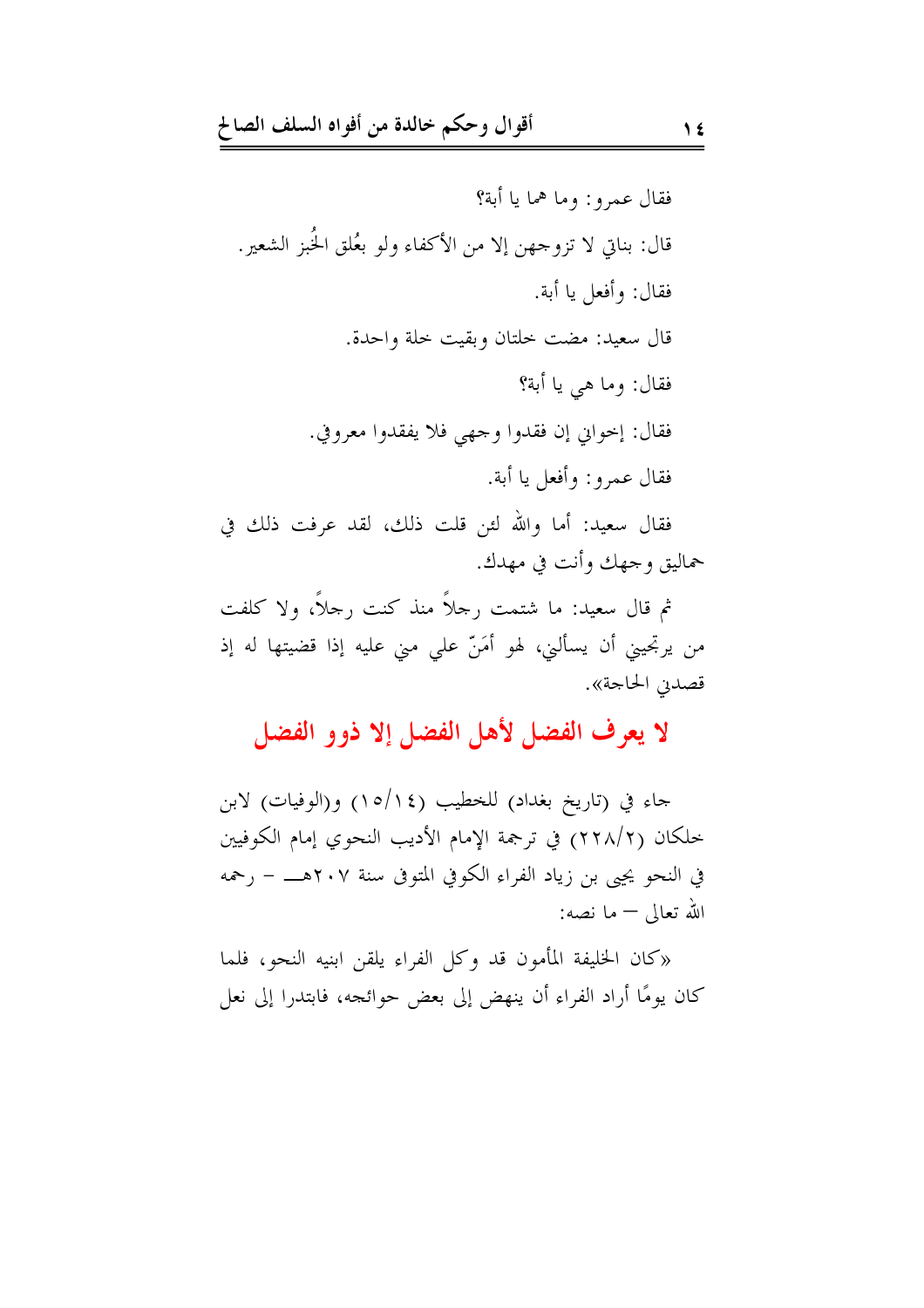الفراء يقدمالها له، فتنازعا أيهما يقدمها، ثم اصطلحا على أن يقدم كل واحد منهما فردة، فقدماها. وكان المأمون له على كل شيء صاحب حبر — أي رحل يأتيه بالأحبار — فرفع إليه ذلك الخبر، فوجه إلى الفراء فاستدعاه، فلما دخل عليه قال له:

من أعز الناس؟ قال: ما أعرف أحدًا أعز من أمير المؤمنين. قال: بلي، من إذا لهض؛ تقاتل على تقديم نعليه وليا عهد المسلمين، حتى رضي كل منهما أن يقدم له فردة.

قال: يا أمير المؤمنين، لقد أردت منعهما من ذلك، ولكن خشيت أن أدفعهما عن مَكْرُمَةٍ سبقا إليها، وأكسر نفوسهما عن شريفة حرصا عليها، وقد روي عن ابن عباس أنه أمسك للحسن والحسين رضي الله عنهما ركابيهما حتى حرجا من عنده، فقال له بعض من حضر: أتمسك لهذين الحدثين ركابيهما وأنت أسن منهما فقال له: اسكت يا جاهل، لا يعرف الفضل لأهل الفضل إلا ذوو الفضل.

فقال له المأمون: لو منعتهما عن ذلك لأوجعتك لومًا وعتبًا، وألزمتك ذنبًا، وما وضع ما فعلاه من شرفهما، بل رفع من قدرهما، وبين عن جوهرهما، ولقد ثبتت لي مخيلة الفراسة بفعلهما، فليس يكبر الرجل — وإن كان كبيرًا — عن ثلاث: عن تواضعه لسلطانه، ووالده، ومعلمه العلم، وقد عوضتهما بما فعلاه عشرين ألف دينار، ولك عشرة آلاف درهم على حسن أدبك لهما».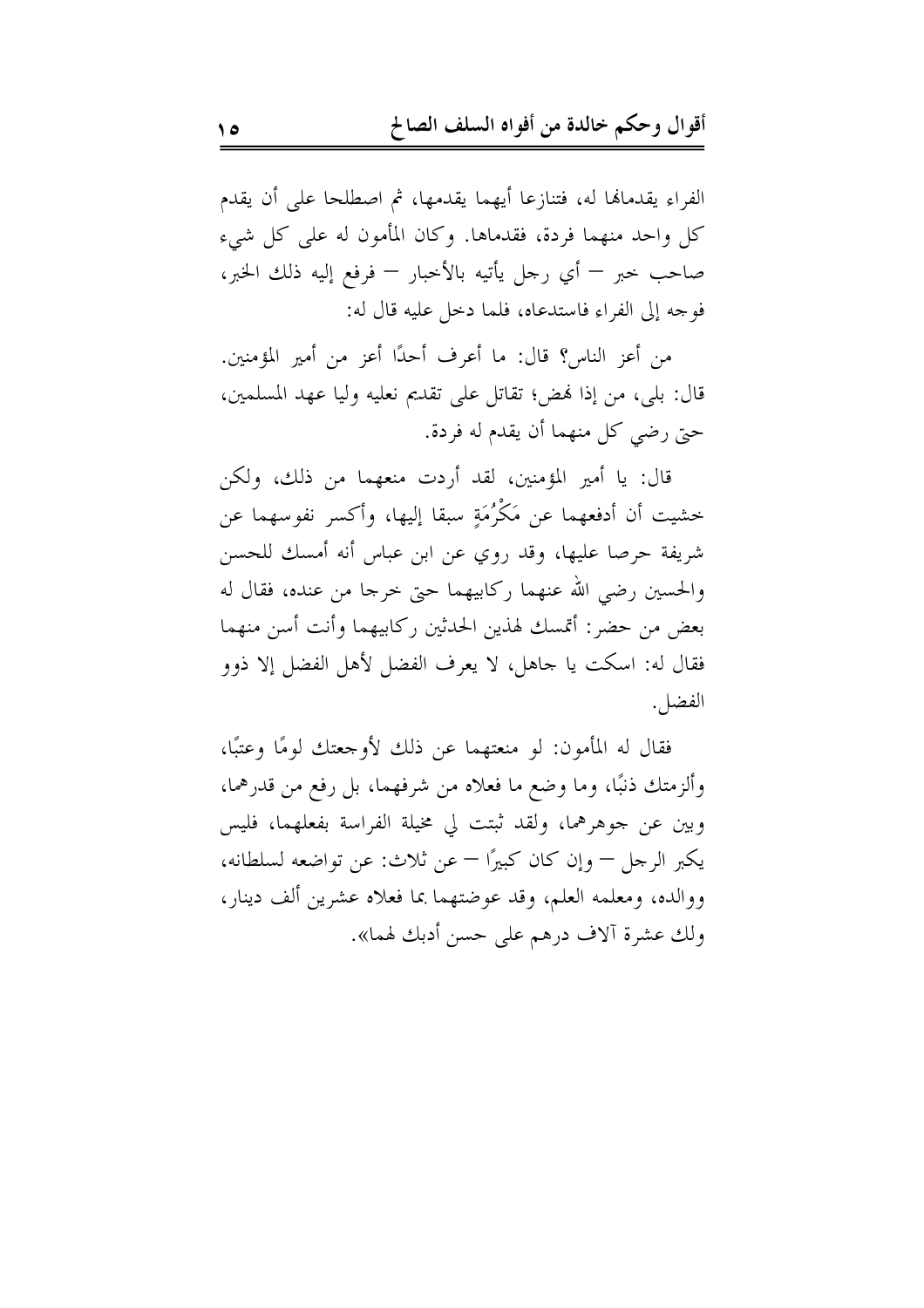#### لأن أكون ذنبًا في الحق أحب إلى

من أن أكون رأسًا في الباطل

حكي الحافظ ابن حجر في (تمذيب التهذيب) (٧/٧) في ترجمة عبيد الله بن الحسن العنبري، أحد سادات أهل البصرة، وفقهائها، وعلمائها، وكان قاضيها، قال: قال عبد الرحمن بن مهدى — تلميذه –: كنا في جنازة فسألته عن مسألة فغلط بما، فقلت له: أصلحك الله، القول فيها كذا وكذا.

فأطرق ساعة ثم رفع رأسه فقال: «إذًا أرجع وأنا صاغر، لأن أكون ذنبًا في الحق، أحب إلى من أن أكون رأسًا في الباطل».

#### دع ما تعتذر منه من الأمور ولا تعمل به

جاء في كتاب (وصايا العلماء عند الموت) (ص٦٩-٧٠): عن الشعبي قال: لما حضر عبد الله بن مسعود الموت دعا ابنه فقال: «يا عبد الرحمن بن عبد الله بن مسعود، إين أوصيك بخمس خصال فاحفظهن عني: أظهر اليأس للناس، فإن ذلك غني فاضل، ودع مطلب الحاجات إلى الناس فإن ذلك فقر حاضر، ودع ما تعتذر منه من الأمور، ولا تعمل به، وإن استطعت ألا يأتي إلا وأنت فيه خير منك بالأمس فافعل، فإذا صليت فصلَ صلاة مودع كأنك لا تصلى بعدها».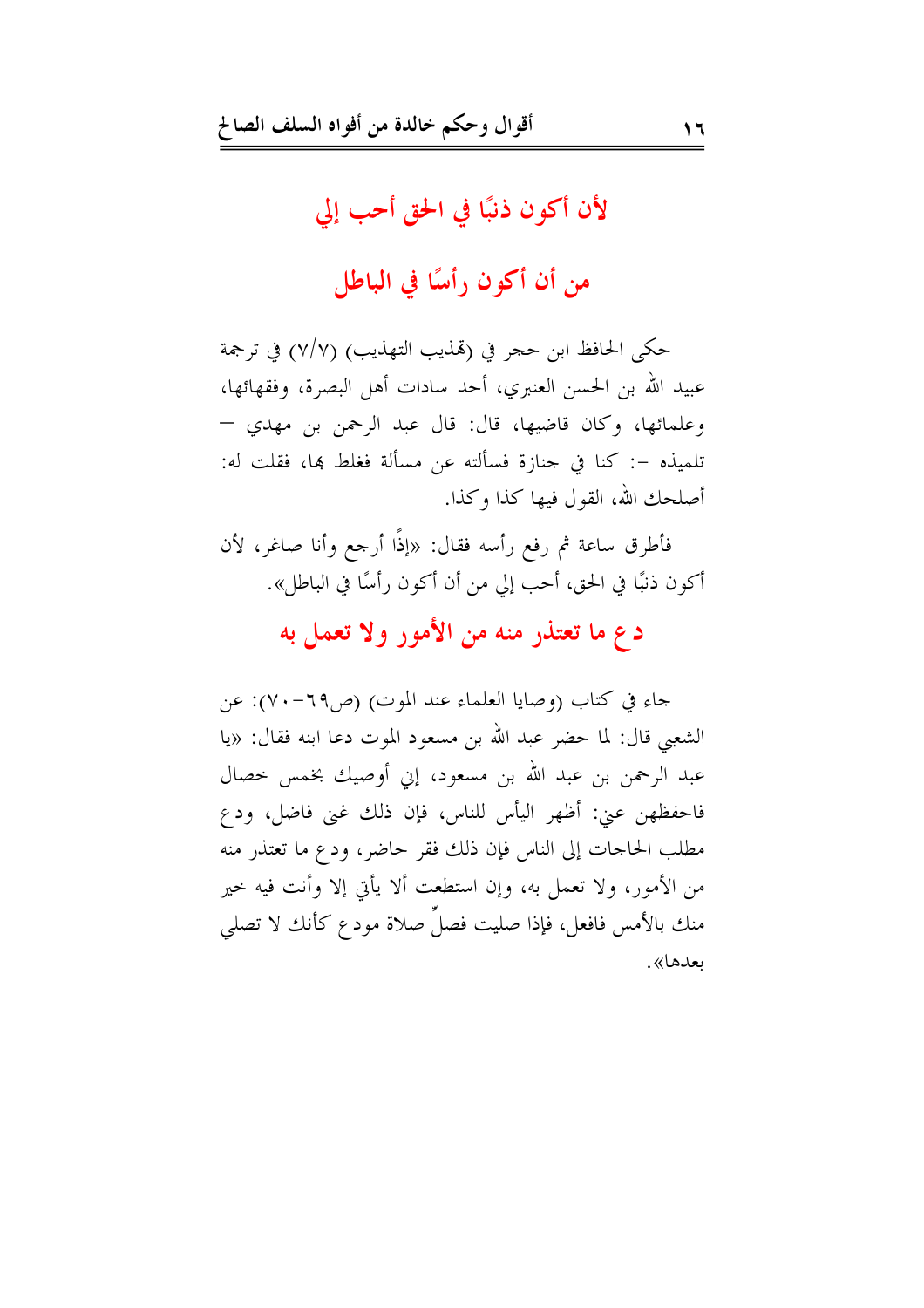السابق اليوم من غُفر له

حاء في كتاب (الجليس الصالح) للكافي (٢٠/٤-٦١): عن المدائين قال: «خطب عمر بن عبد العزيز الناس بعرفة، فقال بعد أن حمد الله وأثنى عليه:

أيها الناس، إنكم قد حتتم من القريب والبعيد، وأنضيتم الظهر، وأخلقتم الثياب، وليس السابق اليوم من سبقت راحلته أو دابته، ولكن السابق اليوم من غفر له».

#### شعرة معاوية رضى الله عنه

جاء في (عيون الأحبار) لابن قتيبة (٦٢/١) ما نصه: قال معاوية: «لا أضع سيفي حيث يكفيني سوطي، ولا أضع سوطي حيث يكفيني لساني، ولو أن بيني وبين الناس شعرة ما انقطعت. قيل: وكيف ذلك؟ قال: كنت إذا مدوها حليتها، وإذا حلوها مددها»

أبت الدراهم إلا أن تخرج أعناقها

جاء في (عيون الأخبار) لابن قتيبة (١/٦/١) ما نصه: عن إسماعيل بن أبي خالد عن عاصم قال: «كان عمر بن الخطاب إذا بعث عاملاً يشترط عليه أربعًا: ألا يركب البراذين، ولا يلبس الرقيق، ولا يأكل النقيء، ولا يتخذ بوابًا.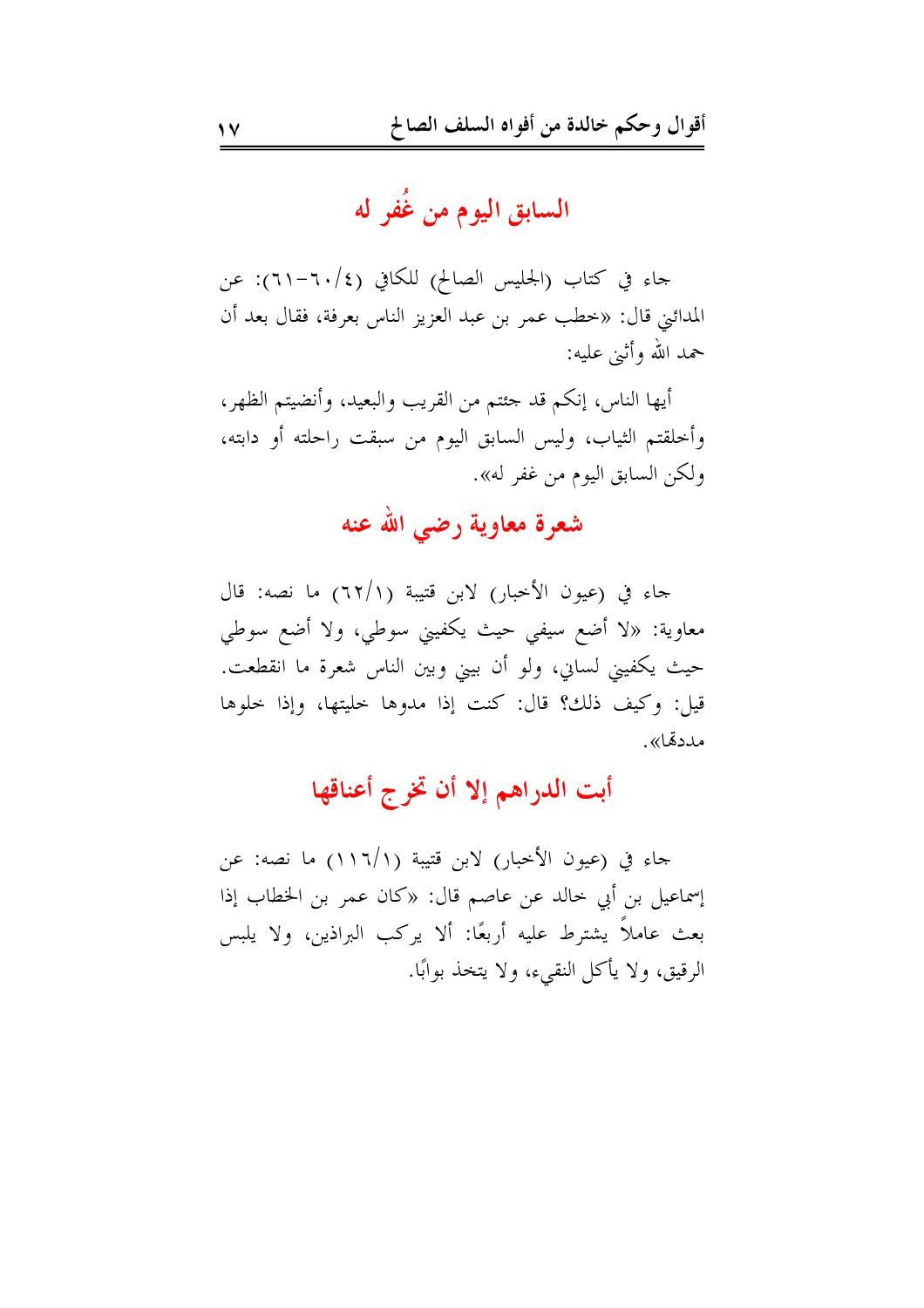فمر يومًا ببناء يبني بحجارة وجص فقال: لمن هذا؟ فذكروا عاملاً له على البحرين. فقال: أبت الدراهم إلا أن تخرج أعناقها. و شاطره ماله».

البراذين: جمع برذون بكسر الباء: الدابة أو الفرس غير الأصيلة، وقيل التركي من الخيل (البغال).

النقيء: مخ العظم.

ثابروا على تدوين العلم تنالوا به الدنيا والآخرة

جاء في (ترتيب المدارك) للقاضي عياض اليحصبي (٤٧٧/٢) في ترجمة أسد بن الفرات — الإمام العلم أحد أصحاب الإمام مالك – ما نصه:

«لما خرج أسد إلى سوسة — وهي مدينة تونسية على ساحل البحر — ليتوحه منها إلى صقلية، خرج معه وجوه أهل العلم والناس يشيعونه، وأمر بزيادة ألا يبقى أحد من رجاله إلا شيعه، فلما نظر الناس حوله من كل جهة، وقد صهلت الخيل وضربت الطبول و خفقت البنود، قال:

«لا إله إلا الله وحده لا شريك له، والله يا معشر المسلمين ما ولي لي أب، ولا حد، ولا رأى أحد الناس من سلفي، مثل هذا، وما بلغت ما ترون إلا بالأقلام، فاحتهدوا أنفسكم فيها، وثابروا على تدوين العلم، تنالوا به الدنيا والآخرة».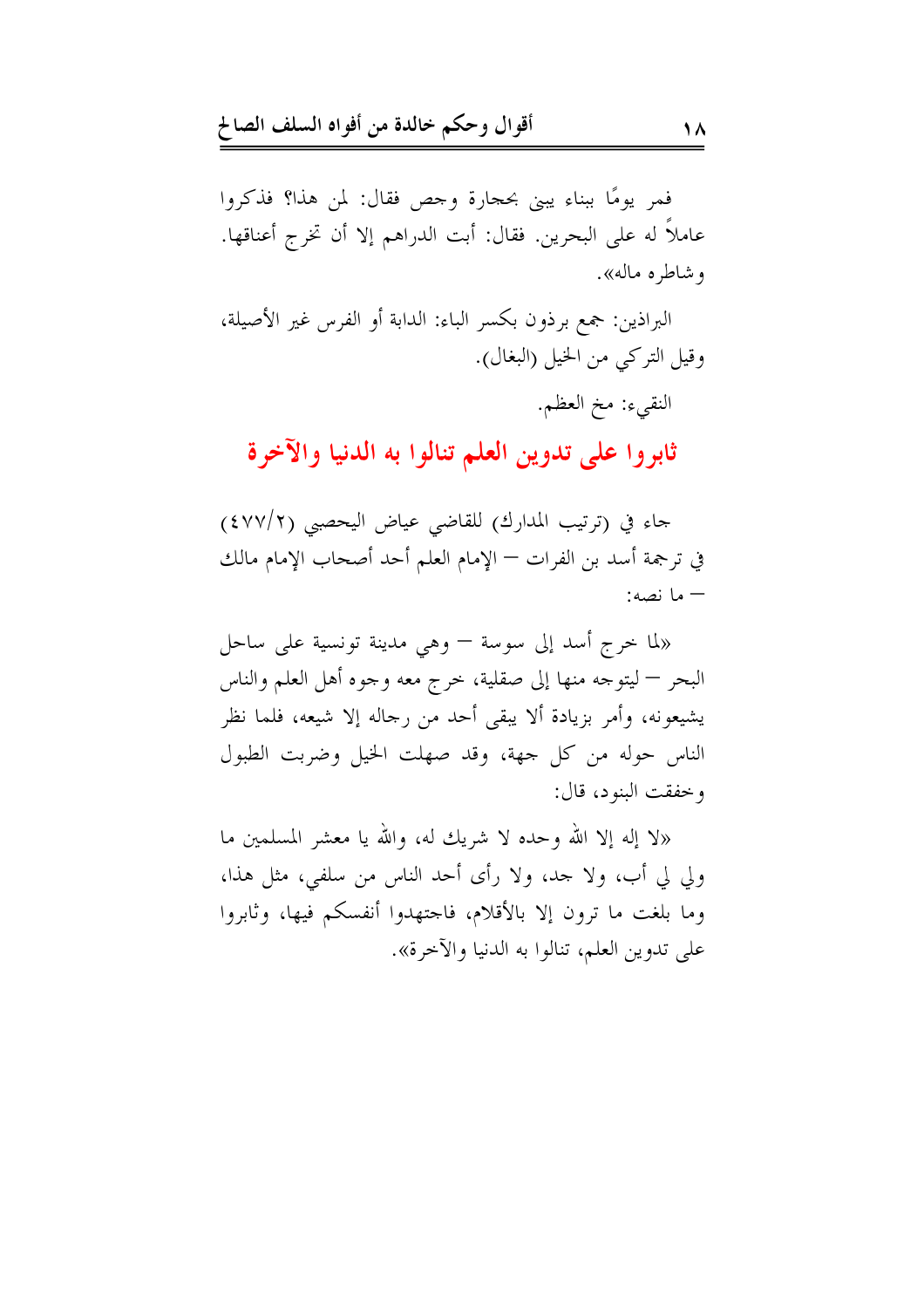## سلم منك الروم والسند والهند والترك ولم يسلم منك أخوك المسلم

حاء في "البداية والنهاية" لابن كثير (٣٣٦/٩) و"تمذيب الكمال" (٤٢١/٣) في ترجمة إياس بن معاوية المزني قاضي البصرة وفقيهها، عن سفيان بن حسين الواسطى:

«ذكرت , حلاً بسوءِ عند إياس بن معاوية المزبي قاضي البصرة — وهو تابعي يَضرب المثل بذكائه — فنظر في وجهي وقال: أغزوت الروم؟ قلت: لا! قال: أفسلم منك الروم والسند والهند والترك، ولم يسلم منك أحوك المسلم؟!

قال سفيان: لم أعُد بعدها — يعني إلى عيب أحد من الناس أو غسته –».

#### الجواب ما ترى لا ما تسمع

جاء في "تاريخ بغداد" (٣٤٤/٣) و"البداية والنهاية" لابن كثير (١٠/٢٩٦) و"سير أعلام النبلاء" (١٠/٢٩١) للذهبي في ترجمة الخليفة المعتصم أبي إسحاق محمد بن الرشيد العباسي، ما نصه: «قال الرياشي: كتب طاغية الروم إلى المعتصم يتهدده، فأمر بجوابه، فلما عُرِض عليه رماه، وقال للكاتب: اكتب: أما بعد، فقد قرأت كتابك، وسمعت خطابك، والجواب ما ترى لا ما تسمع ﴿وَسَيَعْلَمُ الْكُفَّارُ لِمَنْ عُقْبَى الدَّارِ﴾».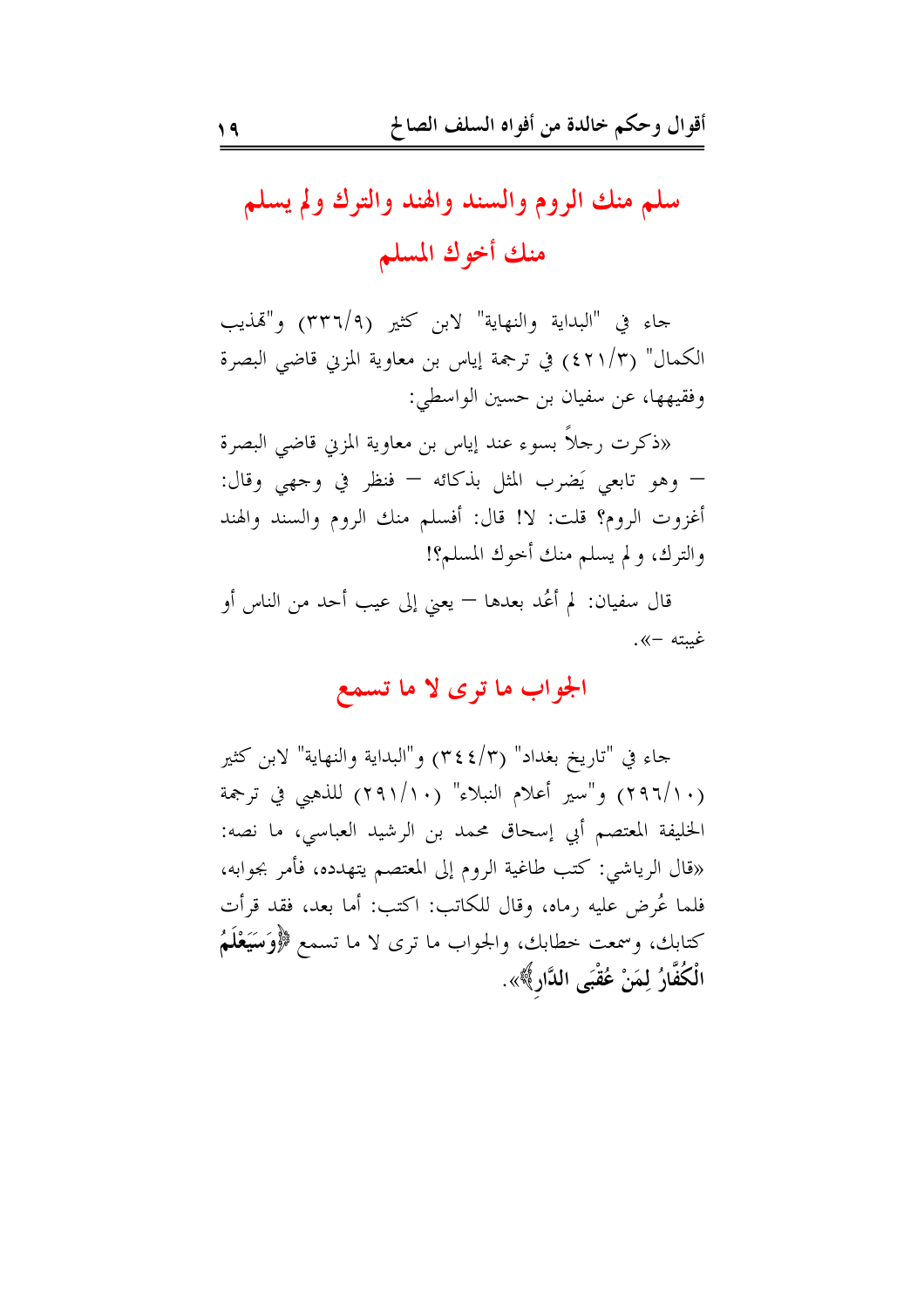ما لي أرى علماءكم يذهبون وجهالكم لا يتعلمون

جاء في "الحلية" (٢١٣/٢) و"صفة الصفوة" (٦٢٨/١) عن الضحاك قال: قال أبو الدرداء: «يا أهل دمشق! أنتم الإخوان في الدين، والجيران في الدار، والأنصار على الأعداء، ما يمنعكم من مودي؟ وإنما مؤونتي على غيركم. ما لي أرى علماءكم يذهبون، وجهالكم لا يتعلمون؟ وأراكم قد أقبلتم على ما تكفل لكم به، وتركتم ما أمرتم به. ألا إن أقوامًا بنوا شديدًا، وجمعوا كثيرًا، وأملوا بعيدًا، فأصبح بنيالهم قبورًا، وأملهم غرورًا، وجمعهم بورًا، ألا فتعلموا وعلموا، فإن العالم والمتعلم في الأجر سواء، ولا حير في الناس بعدهما».

#### حلاوة العلم والمذاكرة خير من حلاوة الوزارة

جاء في "تذكرة الحفاظ" للإمام الذهبي (٩١٥/٣) في ترجمة الحافظ الكبير والإمام الثبت أبي القاسم سليمان بن أيوب الطبرايي الشامي — رحمه الله — ما نصه: «عن ابن العميد قال: ما كنت أظن في الدنيا حلاوة كحلاوة الوزارة أو الرياسة التي أنا فيها حتى شاهدت مذاكرة الطبراني وأبي بكر الجعابي بحضرتي. وكان الطبراني يغلبه بكثرة حفظه، وكان أبو بكر يغلبه بفطنته، حتى ارتفعت أصواهَّما، إلى أن قال الجعابي: عندي حديث ليس في الدنيا إلا عندي. فقال: هات. قال: حدثنا أبو خليفة، أنا سليمان بن أيوب، و حدث بحديث.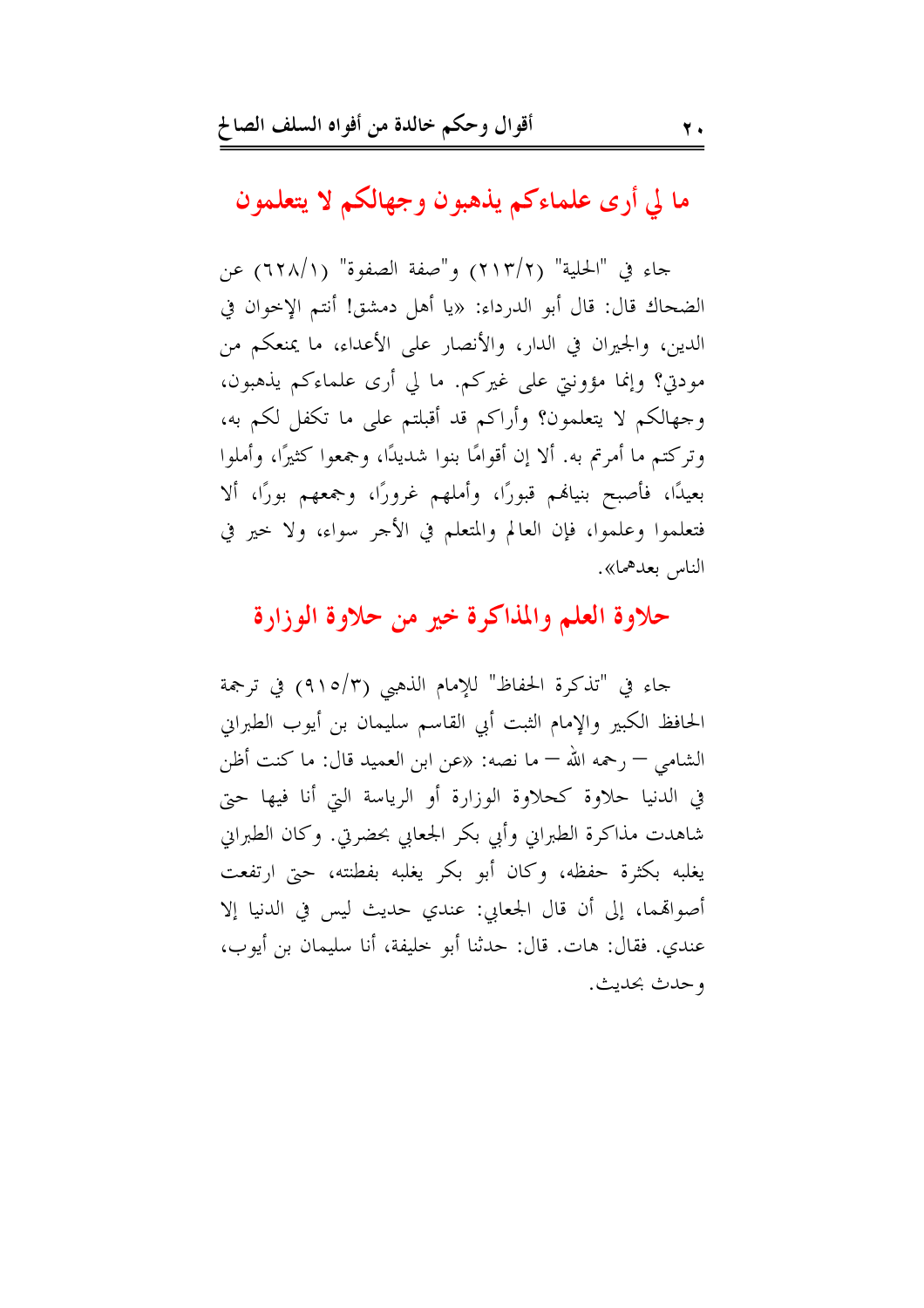فقال الطبراين: أنا سليمان بن أيوب، ومنى سمعه أبو حليفة فاسمعه مني عاليًا، فخجل الجعابي. فقال ابن العميد: وددت أن الوزارة لم تكن وكنت أنا الطبراني وفرحت كفرحه».

#### المؤمن لا يشفى غيظه

حاء في "تاريخ بغداد" (٦٦/٩) في ترجمة سعيد بن سليمان المديني المساحقي القاضي الإمام — رحمه الله — ما نصه: «قال نوفل ابن ميمون: جاءِ سعيد بن سليمان إلى عبد الله بن محمد بن عمران شاهدًا، فرد ابن عمران شهادته. فلما ولي سعيد القضاء، جاء عبد الله بن محمد بن عمران شاهدًا، فأحذ شهادته فنظر فيها ساعة ثم رفع رأسه، فقال: المؤمن لا يشفى غيظه، أوقع شهادته يا ابن دينار، فأو قعها».

#### ليس كل غَيْبَة جفوة، ولا كل لقاء مودة

حاء في "سير أعلام النبلاء" (٣٥٨/١٣) في ترجمة الشيخ الإمام الحافظ، أبي إسحاق إبراهيم بن إسحاق البغدادي الحربي صاحب التصانيف:

عن أبي الحسن بن قريش؛ قال: «حضرت إبراهيم الحربي وجاءه يوسف القاضي ومعه ابنه أبو عمر، فقال له: يا أبا إسحاق! لو جئناك على مقدار واحب حقك، لكانت أوقاتنا كلها عندك. فقال: ليس كل غيبة جفوة، ولا كل لقاء مودة، وإنما هو تقارب القلو ب».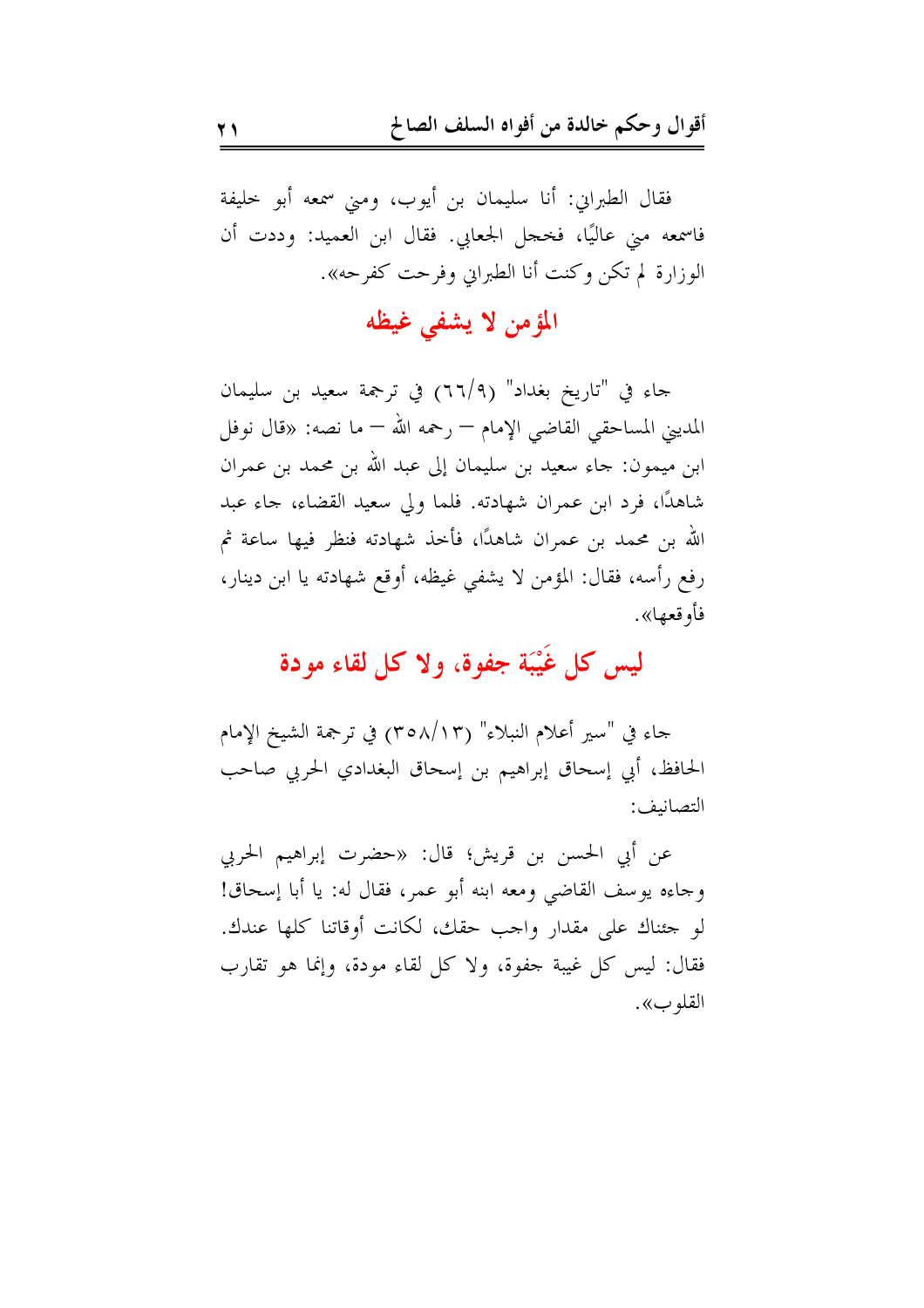السعاية قبيحة ولو كانت صحيحة

جاء في "وفيات الأعيان" لابن حلكان (٢١٠/٤) في ترجمة الوزير محمد بن على بن حلف أبو غالب — الملقب بفخر الملك — ما نصه: «أنه وقع في قصة رجل سعى برجل: السعاية قبيحة، ولو كانت صحيحة، فلئن كنت أحرجتها بالنصح، فخسرانك فيها أكثر من الربح، وإنا لا ندخل في محظور، ولا نسمع قول مهتوك في مستور، ولولا أنك في حفارة شيبتك لقابلناك على جريرتك، مقابلة تشبه أفعالك، وتروع أمثالك، فاستر على نفسك هذا العيب، واتق من يعلم الغيب، فإن الله تعالى للصالح والطالح بالم صاد».

#### انزل فإن السخى لا تؤدبه التجارب

جاء في "البداية والنهاية" للإمام ابن كثير (٣٤٩/٩) عن الشافعي أنه قال: «عتب رجاء بن حيوة على الزهري في الإسراف، وكان يستدين، فقال له: لا آمن أن يحبس هؤلاء ما بأيدهم عنك، فتكون قد حملت أمانيك.

قال: فوعده الزهري أن يقتصر، فمر بعد ذلك وقد وضع الطعام، ونصب موائد العسل، فوقف به رجاء، وقال: يا أبا بكر،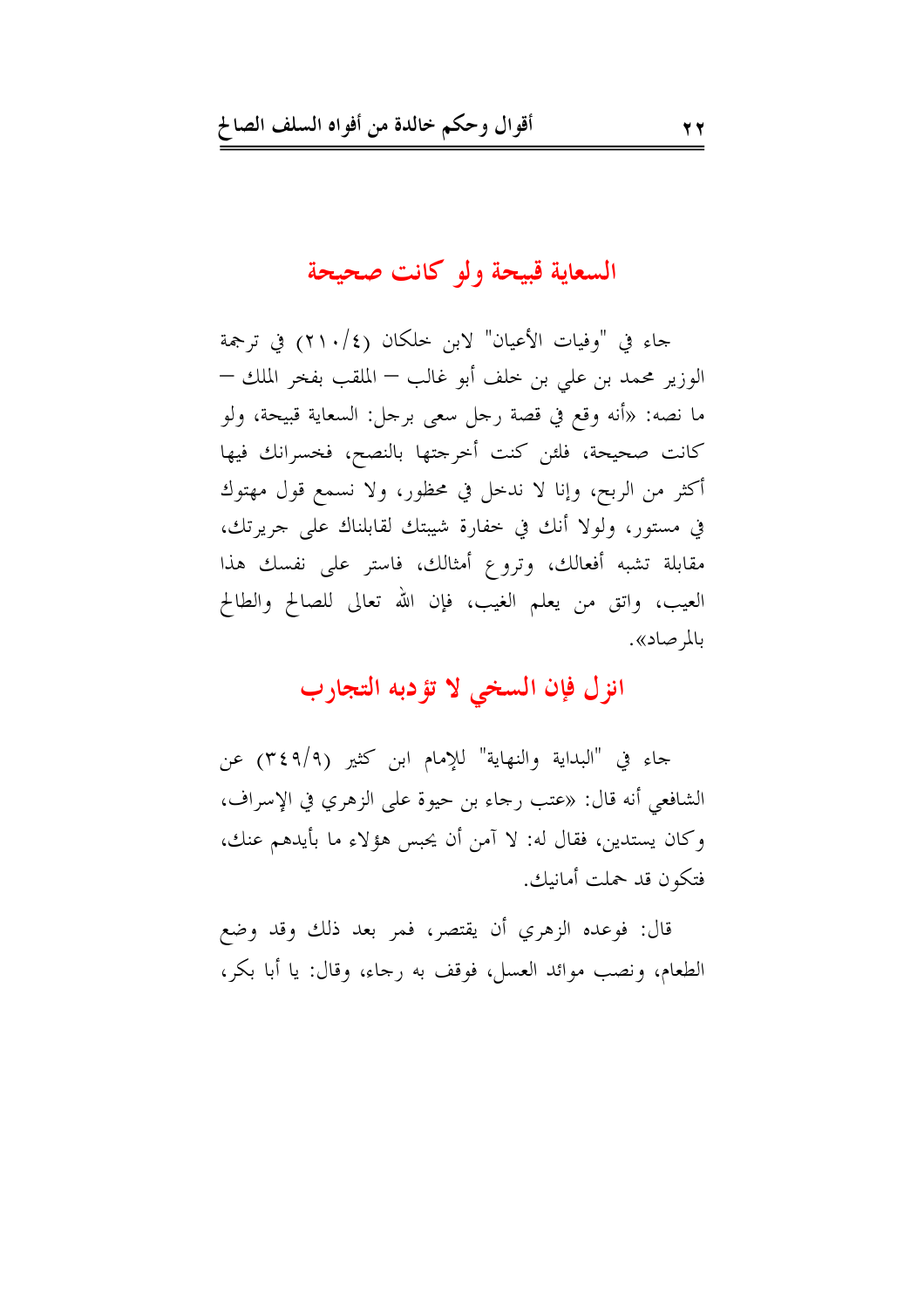ما هذا بالذي فارقنا عليه. فقال الزهري: انزل فإن السخى لا تؤ دبه التجار ب».

إذا عرف الرجل نفسه فما ينفعه كلام الناس

حاء في (سير أعلام النبلاء) (١١/١١١) في ترجمة الإمام القدوة الرباني أحمد بن حنبل أبي عبد الله الشيباني — رحمه الله تعالى — عن المروزي أنه قال:

أدخلت نصرانيًّا على أبي عبد الله – يعني أحمد بن حنبل – فقال له: إني لأشتهي أن أراك منذ سنين، ما بقاؤك صلاح للإسلام وحدهم، بل للخلق جميعًا، وليس من أصحابنا أحد إلا وقد رضي بك. فقلت لأبي عبد الله: إين لأرجو أن يكون يُدعى لك في جميع الأمصار. فقال: يا أبا بكر، «إذا عرف الرجل نفسه، فما ينفعه كلام الناس».

#### إن البلاء مُوكل بالمنطق

جاء في (نزهة الألباء في طبقات الأدباء) لابن الأنباري (ص٦١-٦٢) في ترجمة الإمام اللغوي على بن حمزة أبي الحسن الكسائي (رحمه الله تعالى) ما نصه: «قال ابن الدورقي: احتمع الكسائي و اليزيدي عند الرشيد، فحضرت صلاة الجهر، فقدموا الكسائي فصلى هم فارتج عليه في قراءة ﴿قُلْ يَا أَيُّهَا الْكَافِرُونَ﴾. فلما سلم قال اليزيدي: قارئ أهل الكوفة يرتج عليه في قراءة: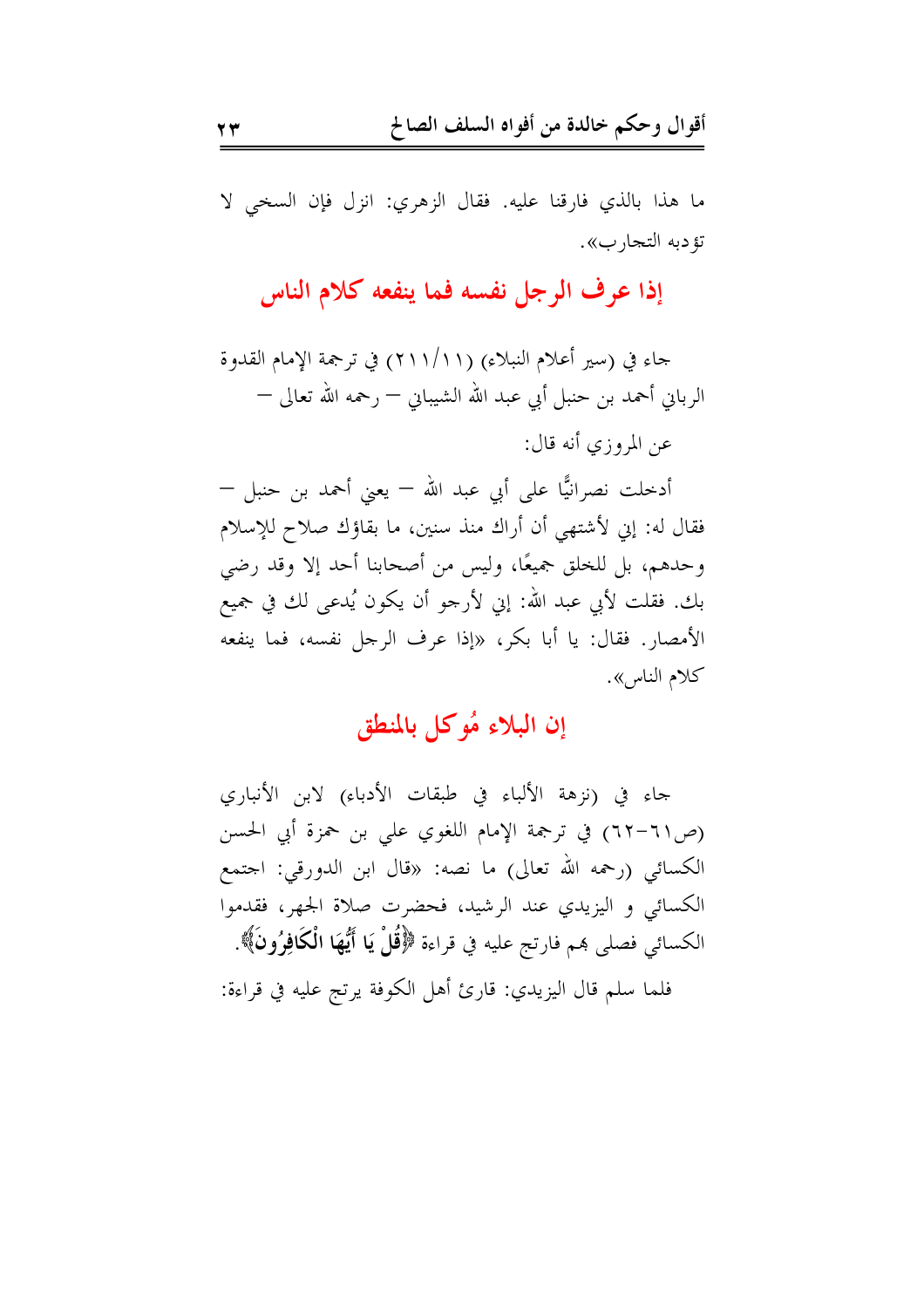﴿فَاْلَ يَا أَيُّهَا الْكَافِرُونَ﴾.

فحضرت صلاة الجهر فتقدم اليزيدي فصلى فارتج عليه في سورة الحمد، فلما سلم قال: إن البلاء موكسل بسالمنطق احفظ لسانك لا تقول فتبتلي

لا يكون النمام صادقًا

جاء في "إحياء علوم الدين" للإمام الغزالي رحمه الله تعالى (١٥٦/٣) ما نصه:

«رُوِي أن سليمان بن عبد الملك كان جالسًا؛ وعنده الزهري، فجاءه رحل فقال له سليمان: بلغني أنك وقعت فيَّ؛ وقلت: كذا وكذا؟ فقال الرجل: ما فعلت. ولا قلت. فقال سليمان: إن الذي أخبرين صادق. فقال له الزهري: لا يكون النمام صادقًا. فقال سليمان: صدقت؛ ثم قال للرجل: اذهب بسلام».

#### ما رزق امرؤ مثل عافية

جاء في (سير أعلام النبلاء) للذهبي (٥٠٧/١٥) في ترجمة زاهد الأندلس أبي وهب (رحمه الله تعالى)، عن أبي جعفر بن عون الله؛ قال: سمعته – يعني أبا وهب – يقول:

«لا عانق الأبكار في جنات النعيم والناس غدًا في الحساب إلا من عانق الذل، وضاحع الصبر، وخرج منها كما دخل فيها، ما رزق امرؤ مثل عافية، ولا تصدق بمثل موعظة، ولا سأل مثل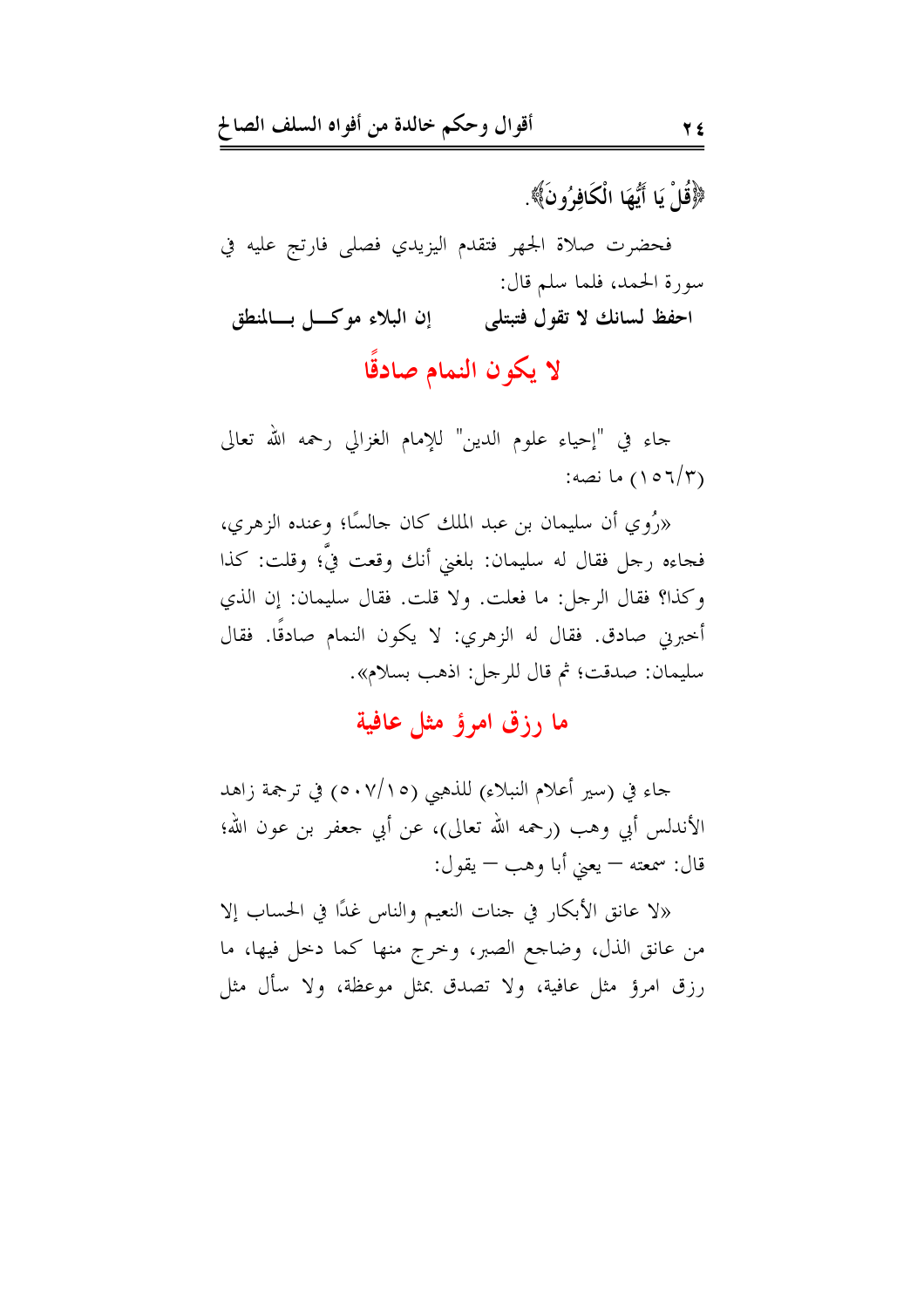مغفرة».

الذل: أي أن يذل العبد لله فيطيعه، ويشعر بضعفه البشري أمام قوة العزيز الجبار .

#### ما خيرٌ في الدنيا إلا للآخرة

جاء في (تمذيب الكمال) للمزي (٤٨١/٧) في ترجمة العابد الزاهد الفقيه حيوة بن شريح بن صفوان التجيبي أبي زرعة المصري , حمه الله تعالى ما نصه:

«قال أحمد بن سهل الأُرْدُنِّيُّ، عن حالد بن الفِزر: كان حيوة بن شريح دَعَّاءً من البكائين، وكان ضيق الحال جدًا، فجلست إليه ذات يوم، وهو متخلٌّ وحده يدعو، فقلت: رحمك الله، لو دعوت الله أن يوسع عليك في معيشتك. فالتفت يمينًا وشمالاً فلم ير أحدًا، فأخذ حصاة من الأرض فقال: اللهم اجعلها ذهبًا.

فإذا هي والله تِبرةً في كفه ما رأيت أحسن منها فرمي بما عليَّ، وقال: ما خير في الدنيا إلا للآخرة. ثم التفت إليَّ فقال: هو أعلم بما يصلح عباده.

فقلت: ما أصنع هِذه؟ فقال: استنفقها، فهبته والله أن أراده». بادر فإنك مبادرٌ بك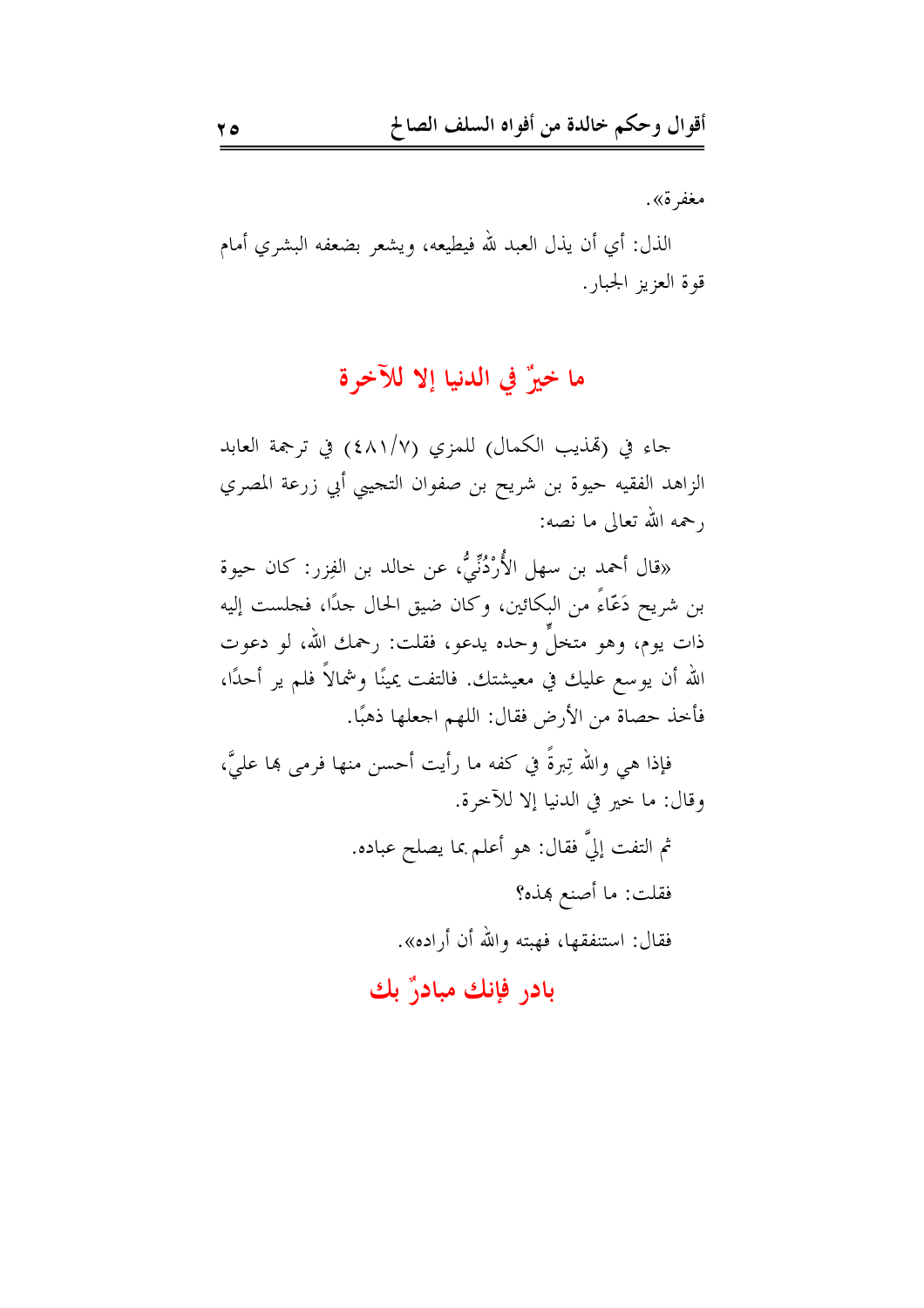جاء في كتاب "اقتضاء العلم العمل" للحافظ الخطيب البغدادي (ص١١٤) عن يوسف بن أسباط أنه قال: كتب إلىَّ محمد بن سَمْرَة السائح هذه الرسالة: أي أخي، إياك وتأمير التسويف على نفسك وإمكانه من قلبك، فإنه محل الكلال، وموتَل التلف، وبه تقطع الآمال، فإنك إن فعلت ذلك أدلته من عزمك وهواك عليه فعلاً، واسترجعاً من بدنك من السآمة ما قد ولي عنك، فعند مراجعته إياك لا تنتفع نفسك من بدنك بنافعة.

وبادر يا أخي فإنك مبادرٌ بك، وأسرع فإنك مسروعٌ بك، وجدَّ فإن الأمر جلٌّ، وتيقظ من رقدتك، وانتبه من غفلتك، وتذكر ما أسلفت وقصرت، وفرطت وحنيت وعملت، فإنه مثبت محصى، فكأنك بالأمر قد بَغَتَكَ، فاغتبطت بما قدمت، أو ندمت على ما فرطت.

#### سقوط العالِم سقوط العالَم

جاء في "مقدمة حاشية ابن عابدين" (٦٧/١) ما نصه: «رأى الإمام أبو حنيفة غلامًا يلعب بالطين، فقال له: يا غلام، إياك والسقوط في الطين. فقال الغلام للإمام: إياك أنت من السقوط، لأن سقوط العالِم سقوط العالَم. فكان أبو حنيفة لا يفتي بعد سماع هذه الكلمة إلا بعد مدارسة المسألة شهرًا كاملاً مع تلامذته».

#### المؤمن يطلب المعاذير والمنافق يطلب العيوب

جاء في كتاب "إحياء علوم الدين" (٣٦/٣) للإمام أبي حامد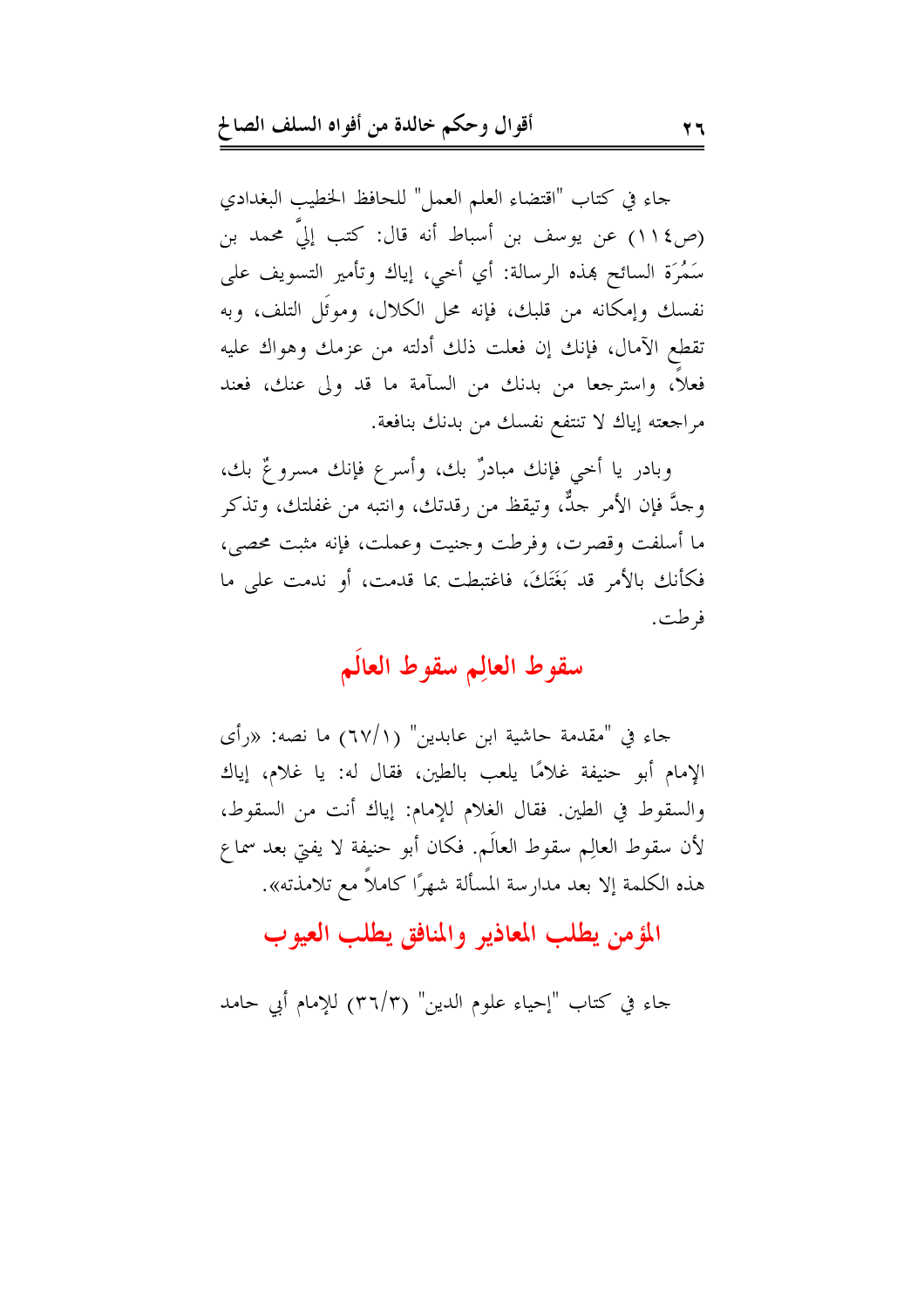الغزالي , حمه الله أنه قال:

«فإن أورع الناس وأتقاهم وأعلمهم، لا ينظر الناس كلهم إليه بعين واحدة، بل بعين الرضا بعضهم، وبعين السخط بعضهم، ولذلك قال الشاعر :

ولكن عين السخط تبدي المسايا وعين الرضا عن كل عيب كليلة

فيجب الاحتراز عن ظن السوء، عن تممة الأشرار، فإن الأشرار لا يظنون بالناس كلهم إلا الشر، فمهما رأيت إنسانًا سيء الظن بالناس طالبًا للعيوب، فاعلم أنه حبيث الباطن، وأن حبثه يترشح منه، وإنما رأى غيره من حيث هو، فإن المؤمن يطلب المعاذير والمنافق يطلب العيوب، والمؤمن سليم الصدر في حق كافة الخلق».

لا أمين إلا من يخشى الله

جاء في كتاب "الزهد" لعبد الله بن المبارك رحمه الله (٤٩١) عن عمر بن الخطاب رضي الله عنه أنه قال: «لا تتعرض لما لا يعنيك، واعتزل عدوك، واحتفظ من حليلك إلا الأمين، فإن الأمين ليس شيء من القوم يعدله، ولا أمين إلا من يخشى الله، ولا تصحب الفاجر فيحملك على الفجور، ولا تفش إليه بسرك، وشاور في أمرك الذين يخشون الله تعالى».

#### لأن تلقى الله حانثًا خيرٌ من أن تلقاه قاتلاً

حاء في كتاب "تاريخ الحلفاء" لجلال الدين السيوطى رحمه الله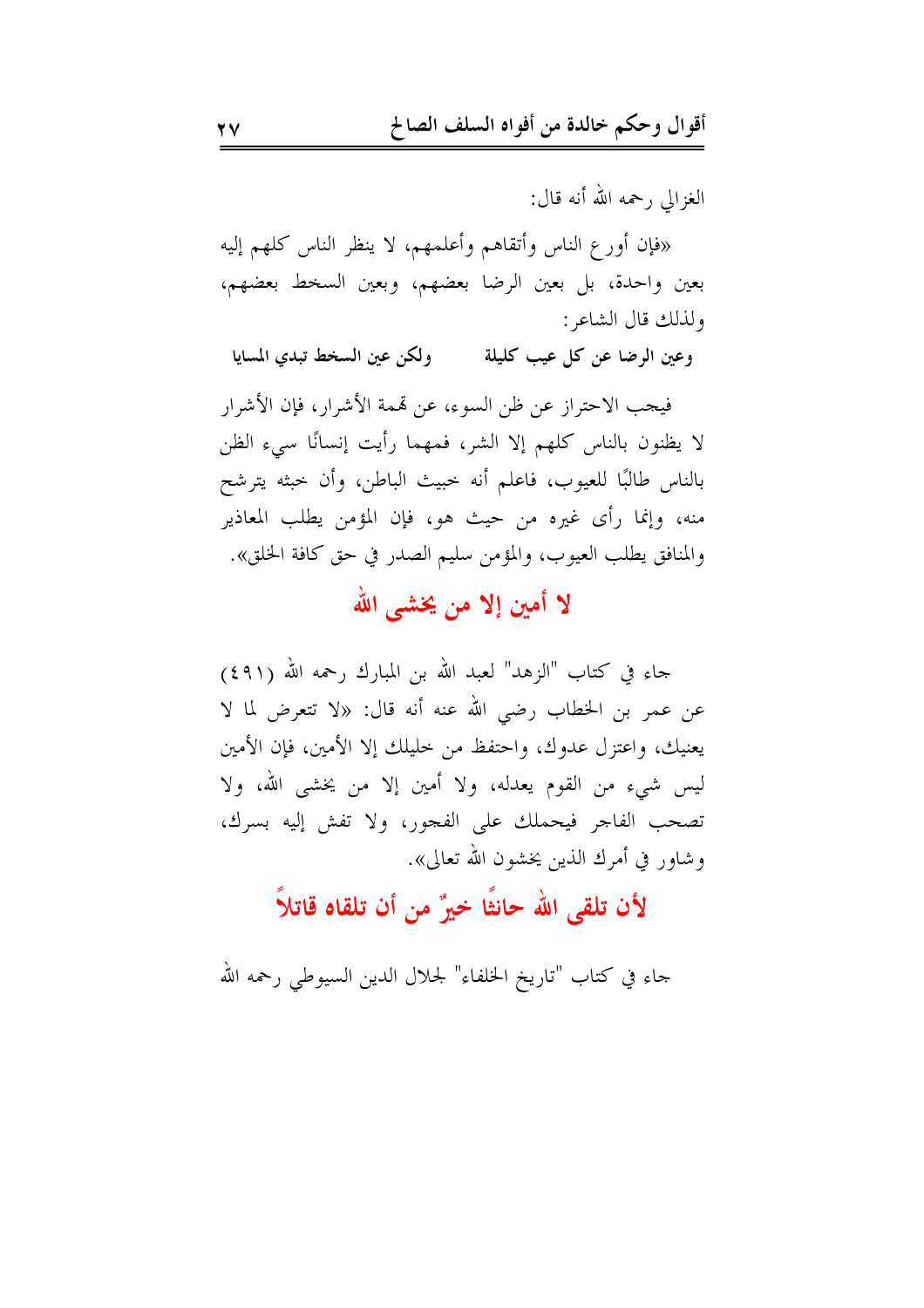(ص٢٢٠) في ترجمة الحليفة العباسي أبي العباس عبد الله المأمون بن هارون الرشيد — رحمه الله تعالى — عن إبراهيم بن سعيد الجوهري قال: «وقف رجل بين يدي المأمون قد حين جناية، فقال له: والله لأقتلنك، فقال: يا أمير المؤمنين بأنَّ عليَّ، فإن الرفق نصف العفو. قال: كيف وقد حلفت لأقتلنك؟ فقال: لأن تلقى الله حانثًا حير من أن تلقاه قاتلاً. فخل<sub>ى</sub> سبيله».

#### أجرأ القوم على الفتيا أدناهم علمًا

جاء في كتاب "أخلاق العلماء" للآجري (ص١١٠، ١١١) عن حجاج بن عمير بن سعد، قال: «سألت علقمة عن مسألة، فقال: ائت عبيدة فاسأله. فأتيت عبيدة، فقال: ائت علقمة. فقلت: علقمة أرسلني إليك. فقال: ائت مسروقًا فاسأله. فأتيت مسروقًا، فسألته، فقال، ائت علقمة، فاسأله. فقلت: علقمة أرسلين إلى عبيدة، وعبيدة أرسلني إليك. فقال: ائت عبد الرحمن بن أبي ليلي.

فأتيت عبد الرحمن بن أبي ليلي، فسألته، فكرهه، ثم رجعت إلى علقمة، فأخبرته، قال: كان يقال: أجرأ القوم على الفتيا أدناهم علمًا».

#### بئس الأخ أخًا يرعاك غنيًا ويقطعك فقيرًا

جاء في كتاب "المتحابين في الله" لابن قدامة المقدسي (ص٧٩) عن الأسود بن كثير أنه قال: «شكوت إلى محمد بن علي بن الحسين الحاجة وحفاء الإخوان. فقال: بئس الأخ أخًا يرعاك غنيًّا،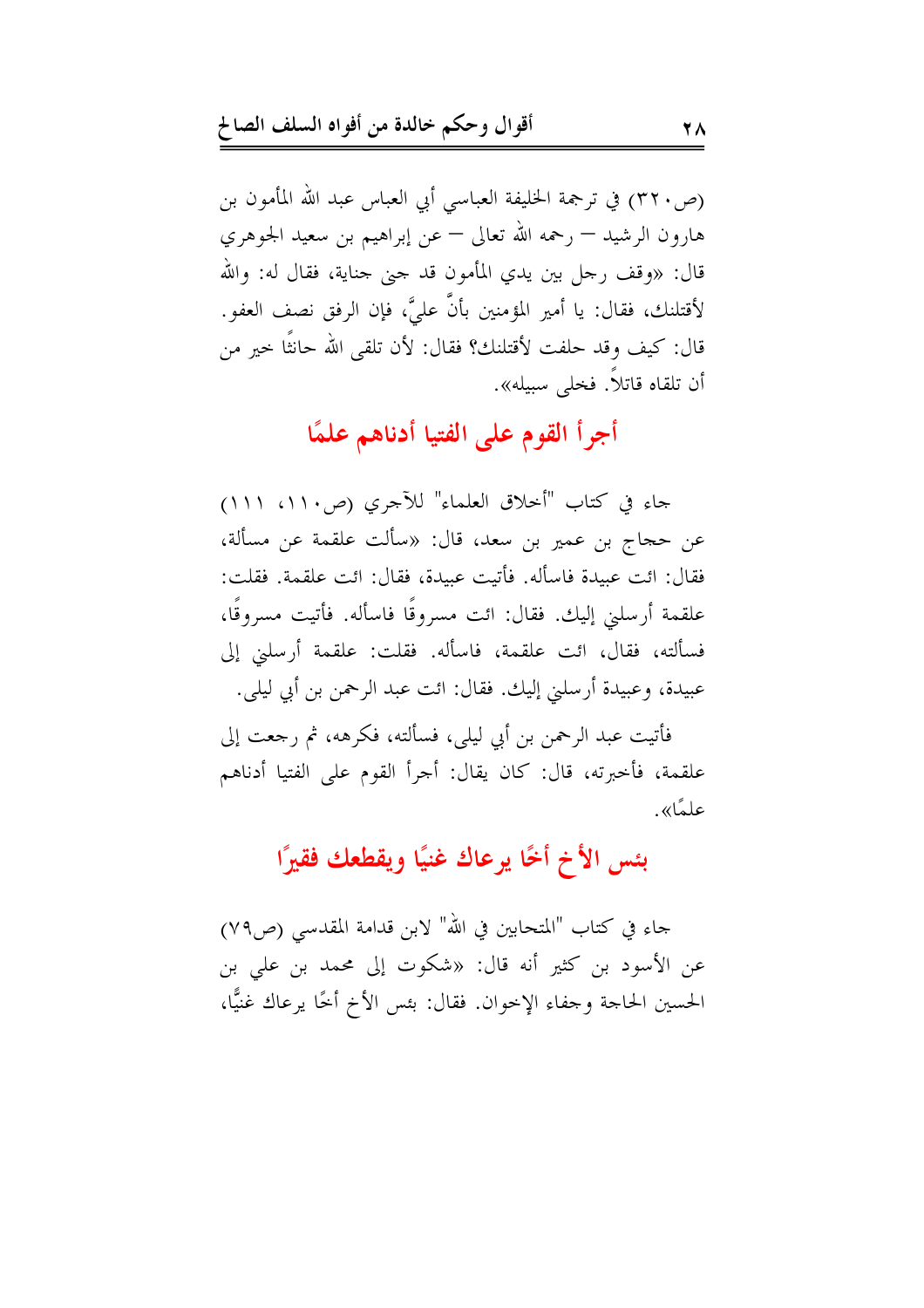ويقطعك فقيرًا، ثم أمر غلامه، فأخرج كيسًا فيه سبعمائة درهم، فقال: استنفق هذه، فإذا نفدت، فأعلمني».

#### من لم يصن نفسه لم ينفعه علمه

جاء في كتاب "طبقات الشافعية" للإمام السبكي رحمه الله تعالى: (٩٩/٢) ما نصه: «قال الشافعي رحمه الله تعالى: من تعلم القرآن، عظمت قيمته. ومن نظر في الفقه، نبل قدره. ومن كتب الحديث، قويت حجته. ومن نظر في اللغة، رق طبعه، ومن نظر في الحساب، جزل رأيه. ومن لم يصن نفسه، لم ينفعه علمه».

لا يمكَّن حتى يبتلي

حاء في كتاب "الفوائد" للإمام ابن القيم رحمه الله تعالى (ص٢٦٩) ما نصه: «سأل رجل الشافعي فقال: يا أبا عبد الله، أيما أفضل للرحل أن يُمكن أو يُبتلى؟ فقال الشافعي: لا يمكن حتى يُبتلي، فإن الله ابتلي نوحًا وإبراهيم وموسى وعيسى ومحمدًا صلوات الله وسلامه عليهم أجمعين، فلما صبروا مكنهم، فلا يظن أحد أن يخلص من الألم البتة».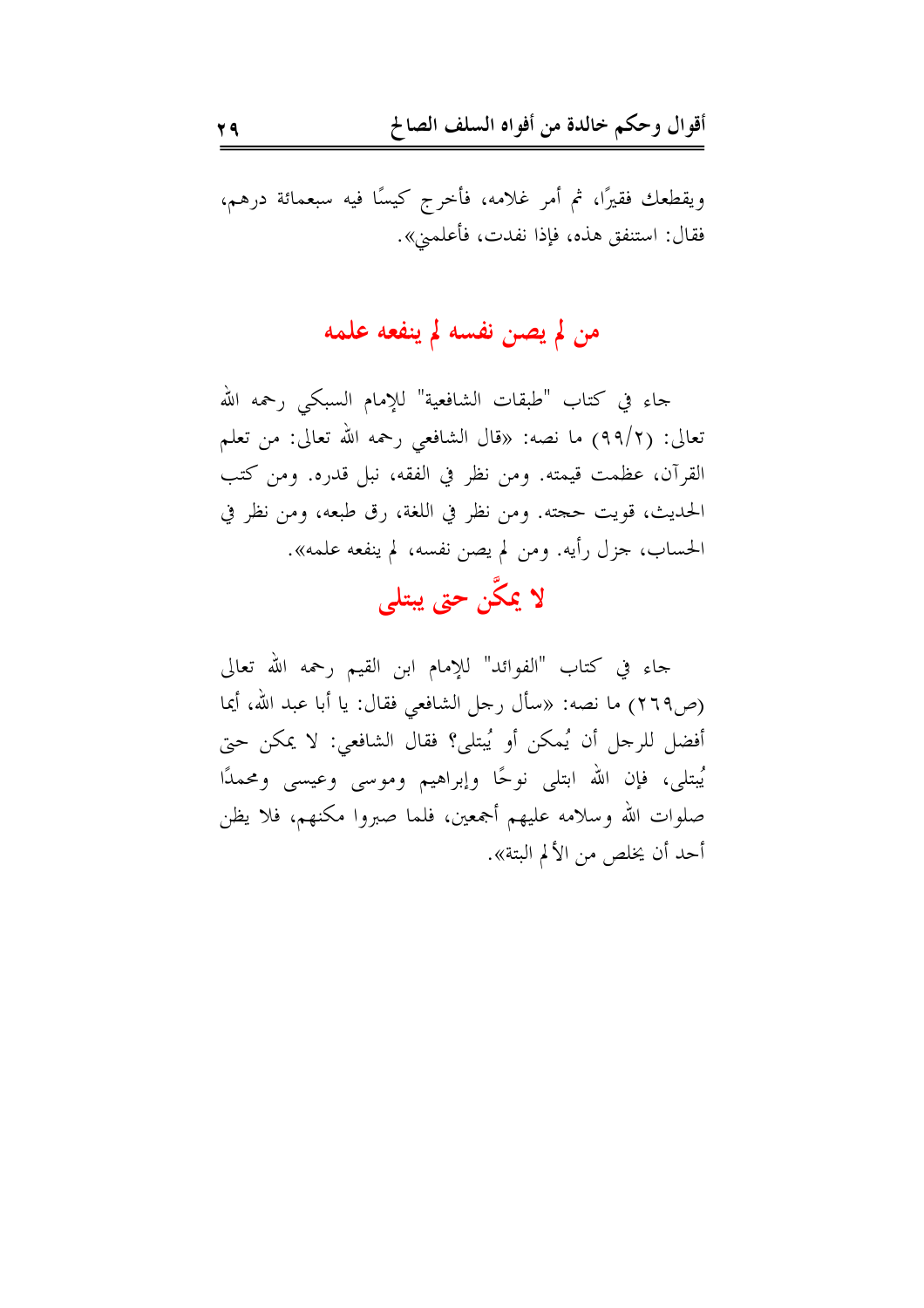### الفهرس

| سلطان جائر سبعين سنة خير من أمة سائبة ساعة من نمار  ٧              |
|--------------------------------------------------------------------|
|                                                                    |
|                                                                    |
|                                                                    |
|                                                                    |
| بعْ دنياك بآخرتك تربحهما جميعًا ……………………………………………………               |
|                                                                    |
| إخواني إن فقدوا وجهي فلا يفقدوا معروفي  ١٣                         |
| لا يعرف الفضل لأهل الفضل إلا ذوو الفضل  ١٤                         |
| لأن أكون ذنبًا في الحق أحب إلي من أن أكون رأسًا في الباطل ١٦       |
| دع ما تعتذر منه من الأمور ولا تعمل به  ١٦                          |
|                                                                    |
|                                                                    |
|                                                                    |
| ثابروا على تدوين العلم تنالوا به الدنيا والآخرة ١٨                 |
| سلم منك الروم والسند والهند والترك و لم يسلم منك أخوك المسلم …. ١٩ |
|                                                                    |
| ما لي أرى علماءكم يذهبون وحهالكم لا يتعلمون  ٢٠                    |